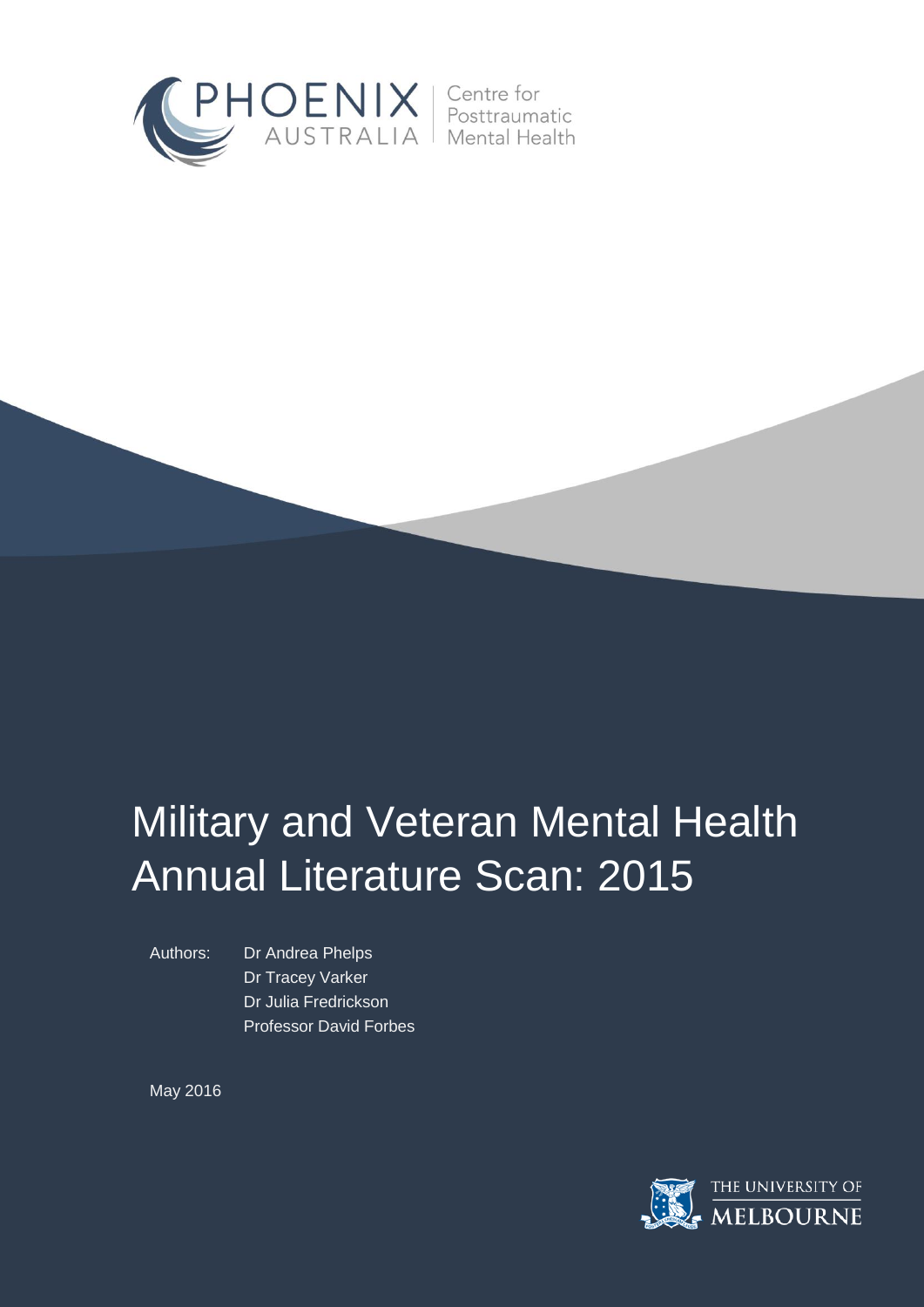This document presents an annual literature scan for the year 2015 in the field of military and veteran posttraumatic mental health. It was produced for the Australian Government, Department of Veterans' Affairs (DVA), by Phoenix Australia: Centre for Posttraumatic Mental Health.

### **Disclaimer**

The material in this report, including selection of articles, summaries, and interpretations is the responsibility of the consultants, Phoenix Australia, and does not necessarily reflect the views of the Australian Government.

Phoenix Australia | Centre for Posttraumatic Mental Health © 2016

For enquiries please contact:

Dr Andrea Phelps Phoenix Australia Level 3, Alan Gilbert Building 161 Barry Street Carlton, Victoria 3053 Australia

Phone: (+61 3) 9035 5599 Fax: (+61 3) 9035 5455 Email: ajphelps@unimelb.edu.au Web: www.phoenixaustralia.org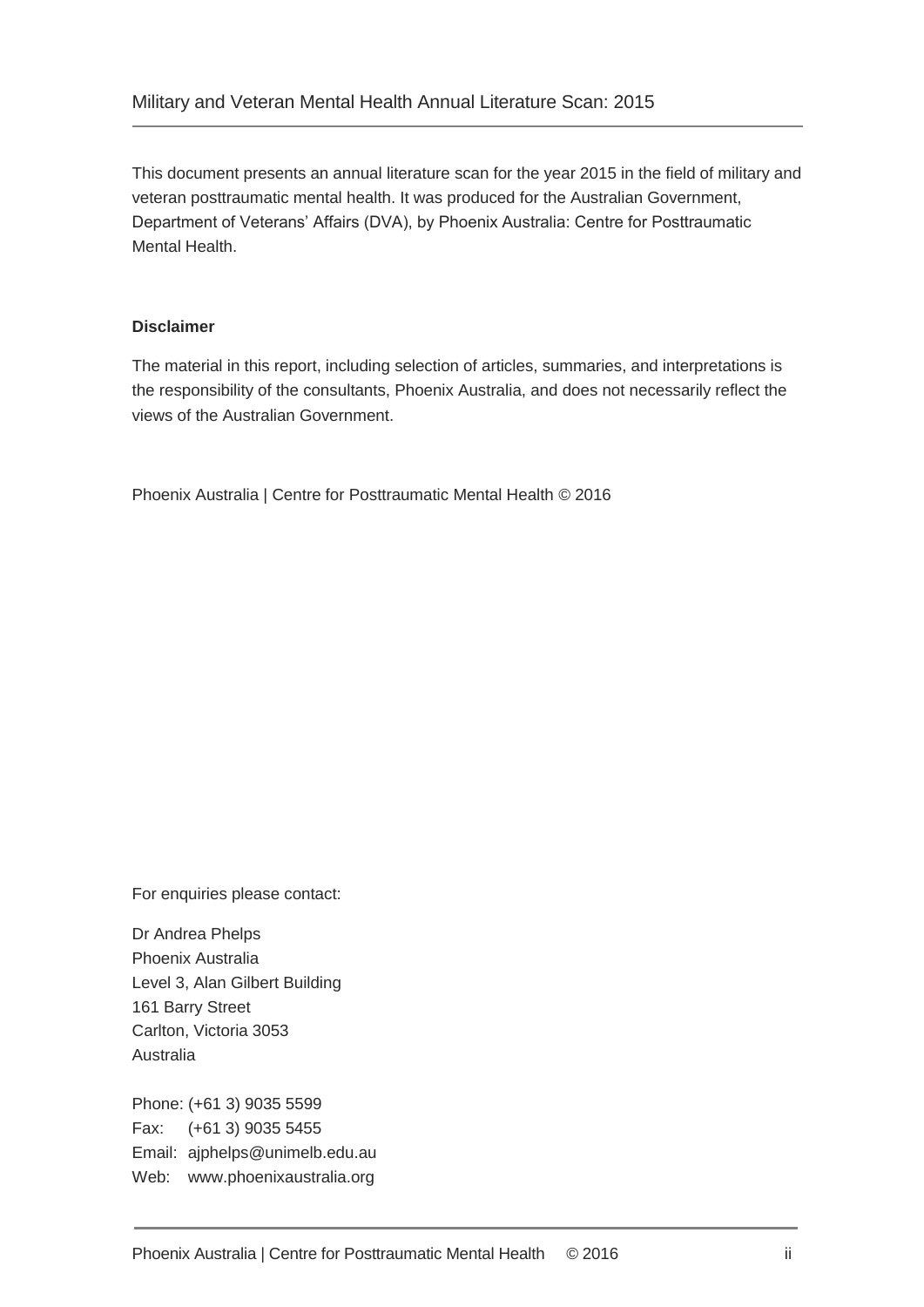## **Contents**

| 6. Digital technologies in the prevention and treatment of mental health disorders25 |  |  |
|--------------------------------------------------------------------------------------|--|--|
|                                                                                      |  |  |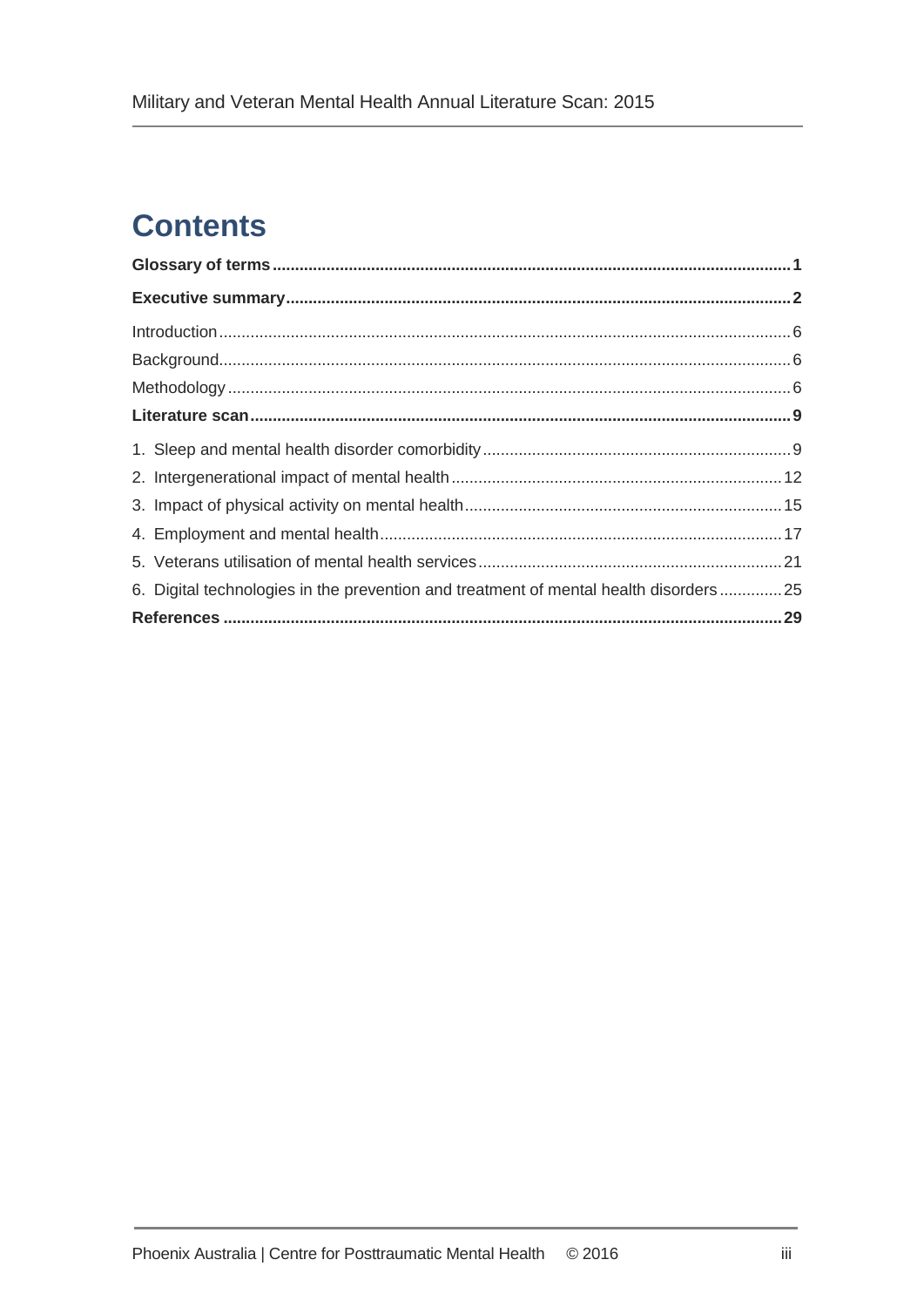## <span id="page-3-0"></span>**Glossary of terms**

| <b>Term</b>     | <b>Definition</b>                                        |
|-----------------|----------------------------------------------------------|
| ADF             | <b>Australian Defence Force</b>                          |
| <b>CBT</b>      | <b>Cognitive Behavioural Therapy</b>                     |
| CBT-I           | Cognitive Behavioural Therapy for insomnia               |
| <b>CPAP</b>     | <b>Continuous Positive Airway Pressure</b>               |
| <b>DVA</b>      | The Australian Department of Veterans Affairs            |
| e-mental health | Mental health care supported by electronic communication |
| <b>FOCUS</b>    | <b>Families Overcoming Under Stress</b>                  |
| <b>LAST</b>     | Life Adaption Skills Training                            |
| <b>MDD</b>      | Major depressive disorder                                |
| <b>MFFM</b>     | Military Family Fitness Model                            |
| <b>MST</b>      | Military sexual trauma                                   |
| <b>OSA</b>      | Obstructive Sleep Apnoea                                 |
| <b>OUC</b>      | Optimised usual primary care                             |
| <b>POW</b>      | Prisoner of war                                          |
| <b>PTSD</b>     | <b>Posttraumatic Stress Disorder</b>                     |
| SAH-F           | Strength at Home Friends and Families                    |
| <b>SES</b>      | Socio-economic status                                    |
| <b>US</b>       | <b>United States</b>                                     |
| <b>VA</b>       | <b>Veterans Health Administration</b>                    |
| <b>W-CBT</b>    | Work-related Cognitive Behavioural Treatment             |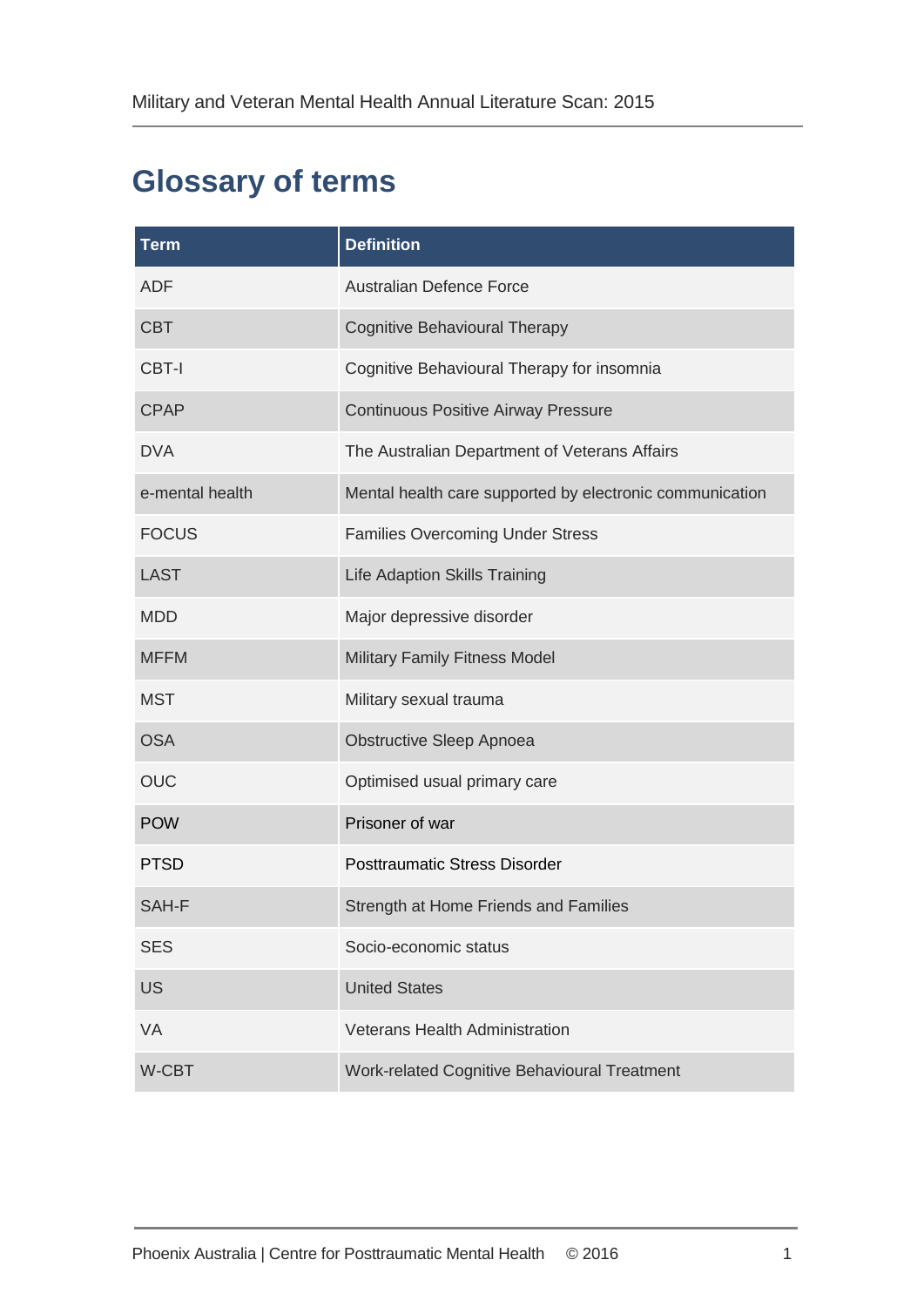## <span id="page-4-0"></span>**Executive summary**

The annual scan of the military and veteran mental health and traumatic stress literature for 2015 was produced by Phoenix Australia - Centre for Posttraumatic Mental Health, for the Australian Government, Department of Veterans' Affairs (DVA). This executive summary provides an overview of the literature scan for each topic of review. The topics, chosen in consultation with DVA, for 2015 were:

- Sleep and mental health disorder comorbidity
- Intergenerational impact of mental health
- Impact of physical activity on mental health
- Employment and mental health
- Veterans utilisation of mental health services
- Digital technologies in the prevention and treatment of mental health disorders

### **Overall summary**

In the 2015 literature there was a multitude of studies that examined utilisation of mental health services amongst veterans. The barriers to treatment seeking, in particular mental health stigma continued to be an area of interest, there were also some promising findings regarding the facilitators of treatment seeking. The impact of physical activity on mental health, in particular PTSD, was an emerging area of interest in the literature, with most studies on the topic being published within the past two years. The use of technology in treating mental health issues continues to be an area of interest in the literature, with promising developments but also associated barriers and issues. The majority of the studies across all topics reported in the 2015 literature were conducted among US veterans and therefore the limitation on generalisability to Australian veteran population needs to be acknowledged, particularly where the studies make reference to veteran mental health services.

### **Sleep and mental health disorder comorbidity (Pages 9 to 12)**

- Patients with PTSD experienced less predictable and more fragmented sleep relative to patients with insomnia only.
- PTSD symptom severity was associated with poor sleep. One study suggested that the relationship may be bidirectional, PTSD can contribute to sleep disruption and in turn, poor sleep may impede recovery from PTSD, highlighting the need for sleep to be a focus of treatment.
- Two studies reported a link between insomnia and suicide risk in veterans. The studies were divided as to whether this association occurs independently of other mental health conditions such as depression or PTSD or not. Regardless of the nature of the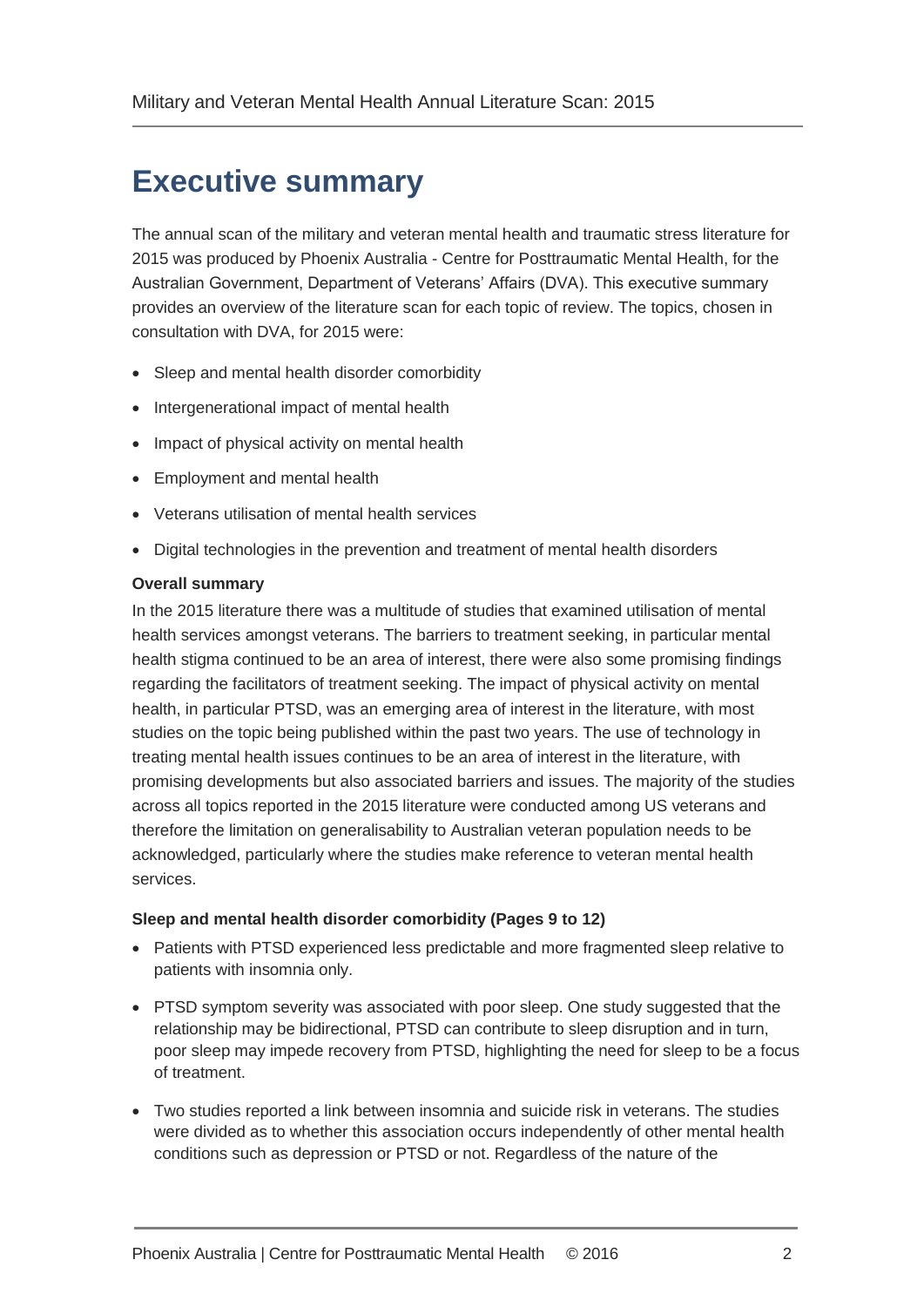relationship, insomnia may be a useful indicator of suicidal ideation as it could signal hyperarousal and agitation, which are known suicide risk factors.

- Evidence suggests that cognitive behavioural therapy (CBT-I) is a promising treatment for insomnia. In addition, there was preliminary evidence for its utility in reducing suicidal ideation and symptoms of depression.
- Obstructive sleep apnoea is common in individuals with PTSD, even when they do not have the typical health-related risk factors. The reasons for this are unclear, but one review suggested that it may be related to physiological changes caused by psychiatric disorders.

### **Intergenerational impact of mental health (Pages 12 to 15)**

- There is evidence to suggest that the children of veterans may be at risk of poorer mental and physical health compared to their peers.
- Parental trauma or PTSD may impact on a child's mental health via parenting style or a home environment marked by excessive anxiety or interpersonal conflict. The parenting style theorised to lead to negative outcomes was characterised by excessive control coupled with emotional distance.
- There is emerging evidence for the role of epigenetics. Exposure to trauma has been associated with changes to DNA, and a small study of Holocaust survivors indicated these changes appeared in the DNA of the next generation, potentially increasing their risk of psychopathology. However, researchers are unclear as to the mechanism of the intergenerational transmission of these changes.
- The long absences caused by deployment may also have an impact on the mental and physical health of children, particularly among young children who require a high degree of attention from caregivers.
- There were a few preliminary studies that focussed on developing programs to build resilience in families. Programs that focus on improving parental relationships may also be beneficial in limiting the impact of parental trauma on children.

### **Impact of physical activity on mental health (Pages 15 to 17)**

- Observational studies indicate that individuals who are physically active also seem to have a lower prevalence of mental health conditions. This finding was reported in a range of military populations, including currently serving soldiers, older veterans and veterans with disabilities.
- The evidence for exercise as a useful adjunct to treatment as usual for mental health conditions is mixed. Systematic reviews of the topic were limited by a lack of high quality, rigorous studies and large control group effects.
- There are emerging studies examining the usefulness of exercise in treating the symptoms of PTSD. A systematic review found that all studies examining this question were conducted in 2014 and 2015 and preliminary results indicated similar results to those seen in other mental health disorders.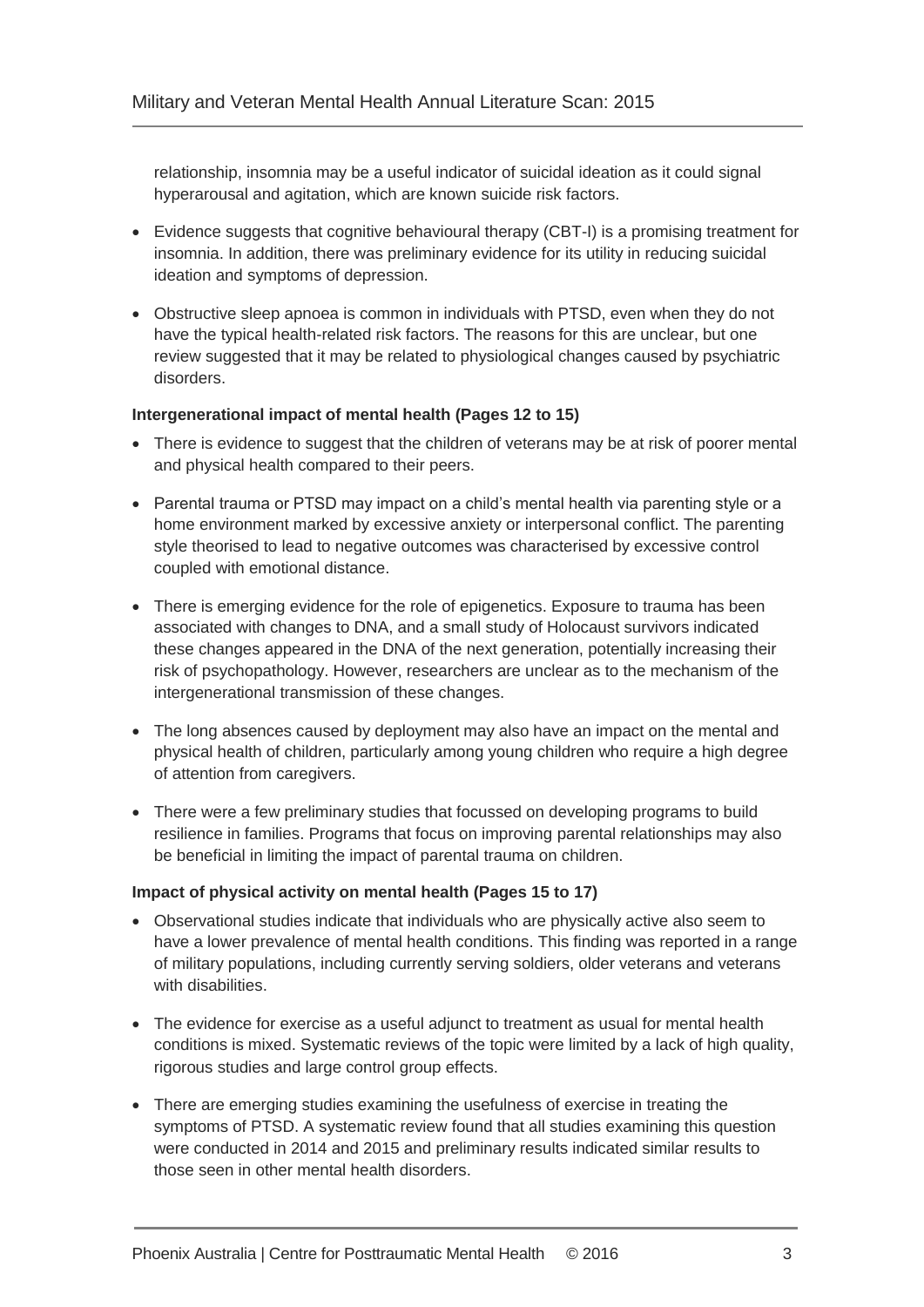### **Employment and mental health (Pages 17 to 21)**

- Participation in work was associated with better mental health outcomes in veterans. This may be related to the structure, social contact, sense of purpose and level of activity that work provides.
- Compensation seeking and having negative expectations about being able to return to work can compromise an individual's ability to return to work.
- Treatments for depression that are focused on the reintegration to work have the potential to improve return to work outcomes without impeding recovery from depression symptoms. In particular, interventions that draw on evidence based treatments such as cognitive behavioural therapy and exposure therapy were most effective.

#### **Veterans utilisation of mental health services (Pages 21 to 25)**

- Although stigma related to mental illness may be prevalent in military populations, it does not appear to have a large impact on treatment seeking. The factors that facilitate treatment seeking, such as positive beliefs about treatment, functional impairment and social support seem to be better predictors of engaging in treatment.
- Stigma may be strongest when individuals are at the early stages of a psychiatric illness, the precise time when they would benefit from seeking help. The potential negative effects of stigma should not be discounted, and needs particular attention in individuals who are becoming unwell.
- Although it may be difficult to shift internal beliefs, practical measures such as screening for psychiatric symptoms, better integration of mental health services and having more mental health resources can increase rates of utilisation of mental health services.
- Older age was associated with decreased likelihood of engaging in mental health treatment. Encouragingly, one study found that utilisation of mental health services in veterans aged 65 and over had increased over the past 10 years.
- A consistent finding in the literature was that symptom severity was related to better service utilisation. That is, the more severe an individual's symptoms were and the greater functional impairment they experienced as a result, the more likely they were to seek help.

### **Digital technologies in the prevention and treatment of mental health disorders (Pages 25 to 28)**

- Video games are being trialled to deliver components of PTSD treatment. These games may have utility in exposure treatment, stress inoculation and assessment as they simulate stressful situations
- Web-based psychotherapy has the potential to deliver evidence based treatments for mental health disorders to individuals who cannot access face to face treatment. A German study demonstrated that online tools based on CBT for PTSD could effectively treat PTSD in individuals who could not access mental health services.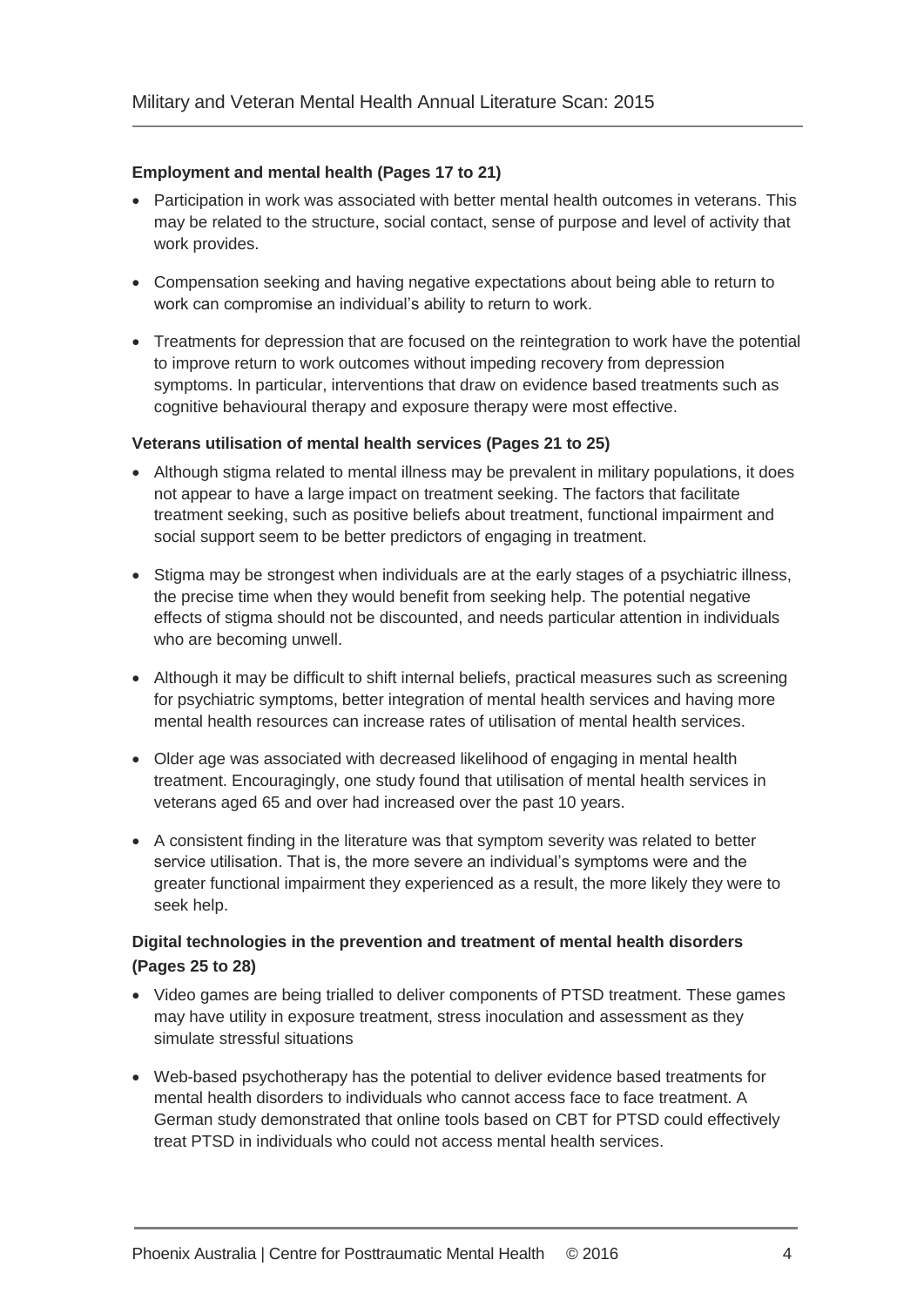There is a relatively high attrition rate from studies that utilise online methods to deliver psychotherapy. Although online delivery of the treatment has the potential to overcome some logistical barriers to care, it may also involve a unique set of barriers in terms of access to and confidence with technology.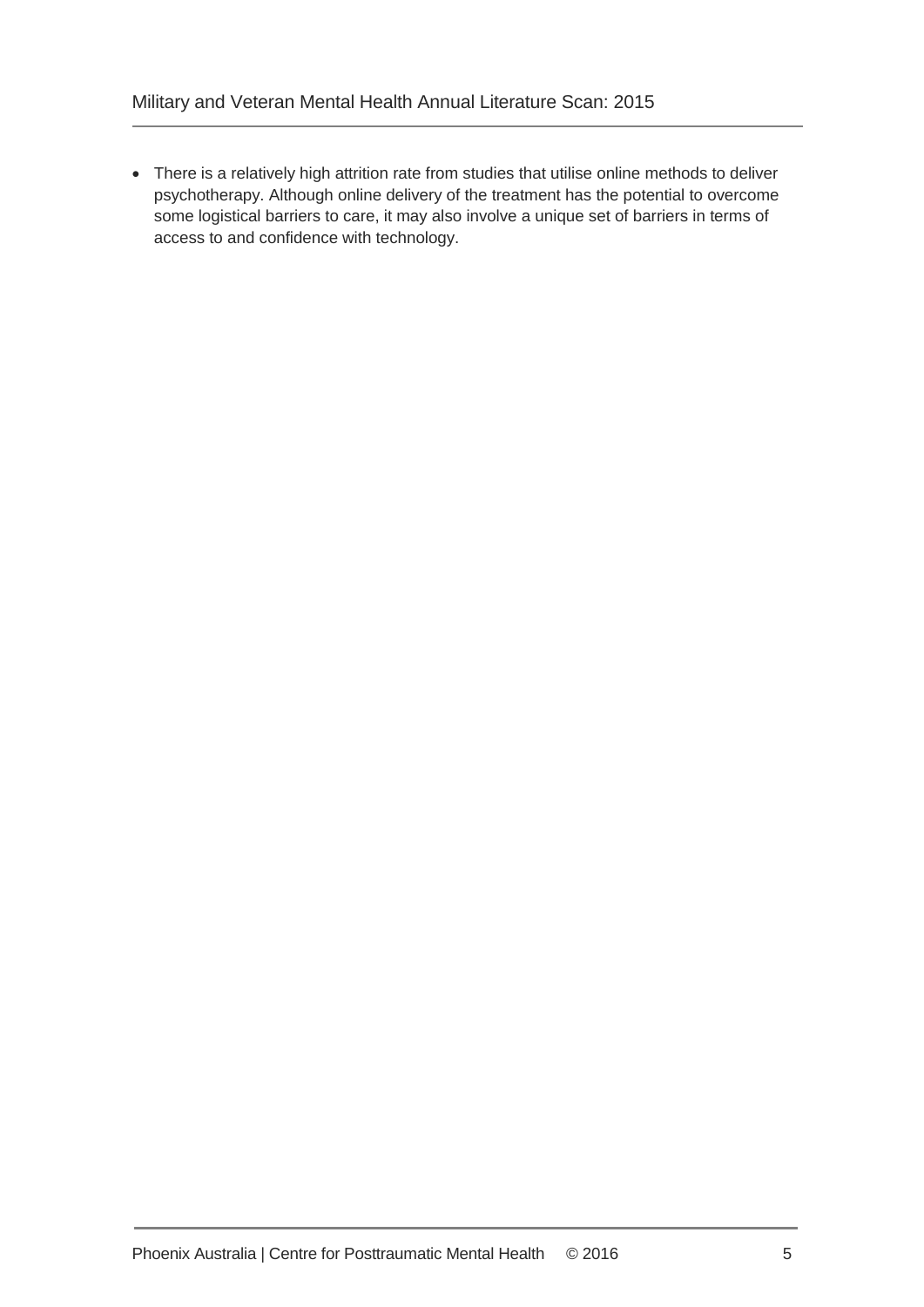### <span id="page-8-0"></span>Introduction

This annual scan of the military and veteran mental health and traumatic stress literature was produced by Phoenix Australia: Centre for Posttraumatic Mental Health for the Australian Government, Department of Veterans' Affairs (DVA). The aim is to provide an overview of literature pertaining to key topics of interest identified by DVA in consultation with Phoenix Australia. The scan is a narrative review of literature published in 2015 alone (any literature published prior to, or after 2015 is not included in this report), which is deemed to be of quality and interest to DVA. The literature included in this scan has met broad inclusion criteria based on regular standards of academic review, but it was not a systematic evaluation of all published research during this time period. Where there are discrepancies in the literature, these will be discussed, but the reader is cautioned against assuming that a single paper is sufficient to provide conclusive information. It is recommended that the reader source the original papers if they are interested in particular findings.

### <span id="page-8-1"></span>**Background**

In preparation for the 2015 annual literature scan, Phoenix Australia consulted with DVA to identify the key topics on which to focus the review. Topic selection was based on relevance to the current work of DVA and the availability of relevant publications during the previous calendar year. The six topics selected were:

- (1) Sleep and mental health disorder comorbidity
- (2) Intergenerational impact of mental health
- (3) Impact of physical activity on mental health
- (4) Employment and mental health
- (5) Veterans utilisation of mental health services, and
- (6) Digital technologies in the prevention and treatment of mental health disorders.

### <span id="page-8-2"></span>**Methodology**

The 2015 literature scan had a defined literature search strategy and *a priori*  inclusion/exclusion criteria. The search strategy included the following databases; PubMed, PsycINFO, Web of Science, Medline, Embase. The search terms used for each topic are outlined in Table 1: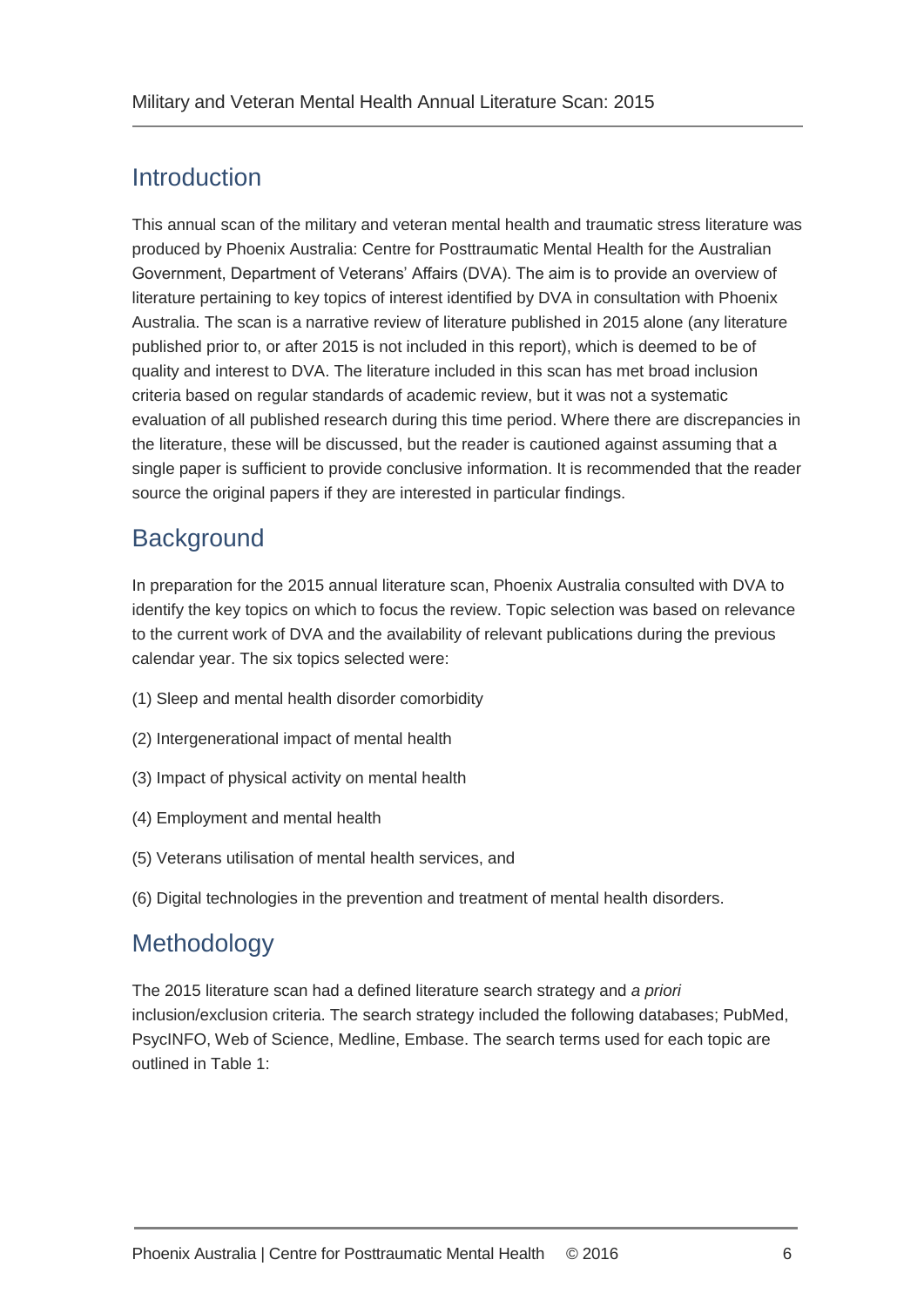### **Table 1. Search terms by topic**

| <b>Topic Area</b>                                 | <b>Search Terms</b>                                                                                                |  |
|---------------------------------------------------|--------------------------------------------------------------------------------------------------------------------|--|
| Sleep and mental health                           | Sleep AND mental health OR psychiatric disorder                                                                    |  |
| disorder comorbidity                              | <b>AND</b> veteran                                                                                                 |  |
| Intergenerational impact of                       | Veteran AND mental health OR psychiatric AND                                                                       |  |
| mental health                                     | intergenerational OR transgenerational                                                                             |  |
| Impact of physical activity on                    | Physical activity OR exercise AND mental health OR                                                                 |  |
| mental health                                     | psychiatric AND veteran OR military                                                                                |  |
| Employment and mental health                      | Employ* OR occupation* OR work* AND mental<br>health OR psychiatric AND recovery OR rehab AND<br>effectiveness     |  |
| Veterans utilisation of mental<br>health services | Barriers OR access OR seek OR utilisation AND<br>care OR treatment AND mental health OR<br>psychiatric AND veteran |  |
| Digital technologies in the                       | Internet OR online OR web OR computer* OR                                                                          |  |
| prevention and treatment of                       | smartphone AND treatment OR therapy AND mental                                                                     |  |
| mental health disorders                           | health OR psychiatric AND veteran OR military                                                                      |  |

### Inclusion and exclusion criteria for papers

Abstracts that were found in the initial search were screened using the inclusion and exclusion criteria presented in Table 2. In line with NHMRC guidelines for evidence review, systematic reviews and meta-analyses were prioritised for inclusion over general literature reviews. Papers which were published in impactful and prominent journals were also prioritised for inclusion, these included *American Journal of Psychiatry, Psychological Medicine, Journal of the American Academy of Child and Adolescent Psychiatry, Journal of Clinical Psychiatry, Medical Care, Epidemiologic Reviews.* Literature that explored themes that were considered to be of particular interest to DVA was also prioritised for inclusion. The total number of abstracts derived from the literature search and the number of papers selected for inclusion is presented in Table 3. Articles which were published online first in 2015 were also included.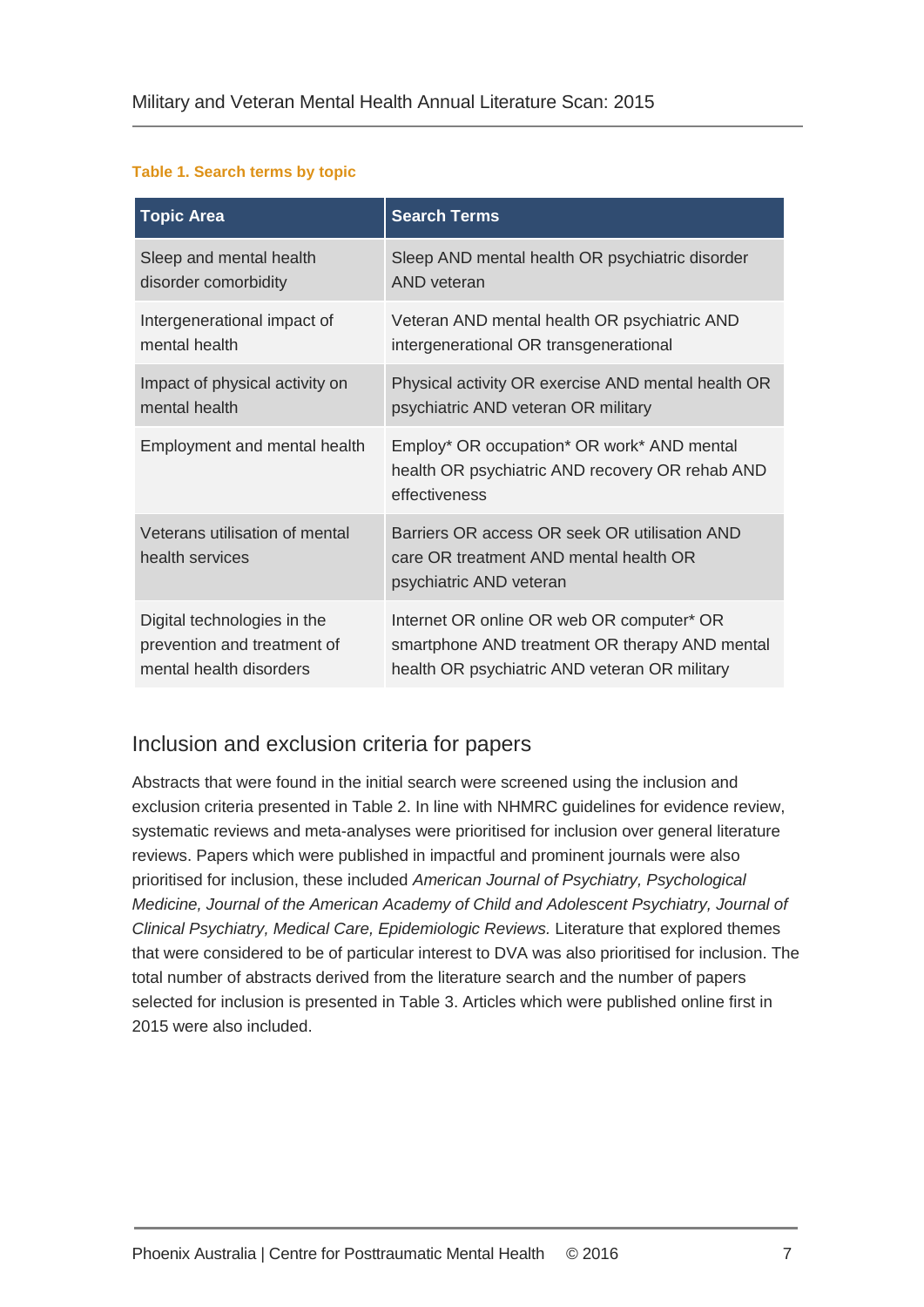#### **Table 2. Inclusion and exclusion criteria for papers**

| <b>Inclusion Criteria</b>                                                                              | <b>Exclusion Criteria</b>                                               |
|--------------------------------------------------------------------------------------------------------|-------------------------------------------------------------------------|
| Literature published in 2015                                                                           | Qualitative studies without empirical data                              |
| Studies reporting empirical data and<br>findings                                                       | Single case studies                                                     |
| Studies published in high quality,<br>impactful journals                                               | Grey literature (e.g., reports, newsletters,<br>conference proceedings) |
| Relevant review papers (e.g.,<br>systematic reviews, meta-analyses)                                    | Studies with no relevance to veteran and military<br>populations        |
| Exceptional commentary pieces                                                                          | Studies published in languages other than English                       |
| Papers drawn from other populations<br>where findings are relevant to a<br>veteran/military population |                                                                         |

#### **Table 3. Number of abstracts yielded from search and papers selected for annual literature scan**

| <b>Topic Area</b>                                                                     | <b>Abstracts Yielded</b> | <b>Papers Included</b> |
|---------------------------------------------------------------------------------------|--------------------------|------------------------|
| Sleep and mental health disorder<br>comorbidity                                       | 82                       | 16                     |
| Intergenerational impact of mental<br>health                                          | 24                       | 17                     |
| Impact of physical activity on<br>mental health                                       | 88                       | 14                     |
| Employment and mental health                                                          | 84                       | 12                     |
| Veterans utilisation of mental<br>health services                                     | 121                      | 24                     |
| Digital technologies in the<br>prevention and treatment of<br>mental health disorders | 53                       | 9                      |
| <b>Total</b>                                                                          | 451                      | 88                     |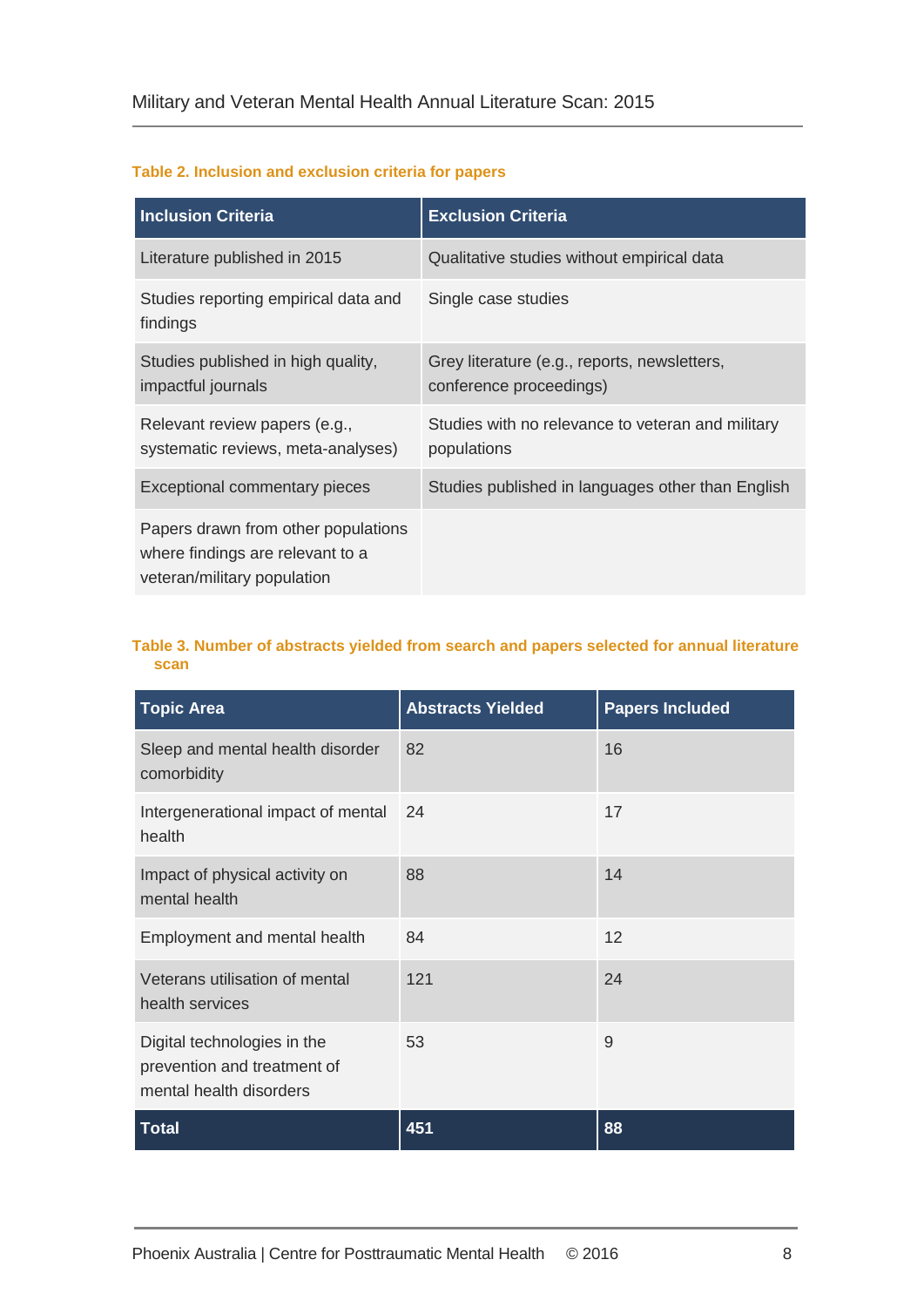## <span id="page-11-0"></span>**Literature scan**

### <span id="page-11-1"></span>1. Sleep and mental health disorder comorbidity

Complaints of poor sleep are common among veterans who experience mental health di[s](#page-31-1)orders<sup>1</sup>. A review of the 2015 literature revealed a number of papers focusing on the relationship between mental health disorder and insomnia, sleep disturbance, sleep apnoea and their treatment. These topics are reviewed in the section below.

### Insomnia and sleep disturbance

Good quality sleep serves a vital function for overall health and wellbein[g](#page-31-2)<sup>2</sup>. Both the quality and quantity of sleep are considered to be important in maintaining good physical and mental health. Sleep disturbance can encompass a range of complaints including poor sleep quality, frequent waking and difficulty getting to slee[p](#page-31-3)<sup>3</sup>. In addition to this, sleep disturbance is a key feature of many mental health disorders and has the potential to exacerbate the psychological symptoms that an individual is expe[r](#page-31-4)iencing as a result of their disorder<sup>4</sup>. By contrast, insomnia is a diagnosable disorder that comprises dissatisfaction with sleep and significantly impaired daily functioning which is not explained by a coexisting mental disorder<sup>[5](#page-31-5)</sup>. For the purpose of this review, any subjective sleep complaints that were not defined as insomnia are referred to as sleep disturbance. The prevalence of sleep disturbance, insomnia and comorbid mental health disorders was of particular interest in the literature in 2015.

An interesting study investigated sleep variability amongst US veterans and active duty personnel. Patients were separated into three groups, those with PTSD and sleep disturbance  $(n=45)$ , patients with primary insomnia  $(n=25)$ , and healthy controls  $(n=27)$ . Sleep complaints were found to be more marked in veterans with PTSD compared to patients without PTSD<sup>[3](#page-31-3)</sup>. Compared to controls, PTSD patients had consistently greater sleep complaints, worse sleep quality, more night-to-night inconsistency and greater variation in sleep within the group. A key finding was that patients with PTSD seemed to experience less predictable and more fragmented sleep relative to patients with insomnia only. It is worth noting that while all PTSD patients had been deployed at least once, deployment history was not assessed for the other groups, meaning that it is possible that sleep disturbance was related to deployment related factors. Another study that examined self-reported sleep disturbance in US veterans and active duty military personnel with and without mental health disorders required that all participants had been deployed at least once<sup>[6](#page-31-6)</sup>. In this sample, sleep was impaired in both groups compared to population norms, and was worse among those with a mental health diagnosis. In particular, those with a mental health diagnosis had shorter sleep duration and lower sleep efficiency (less of the time in bed was spent asleep). The authors emphasised the need to address sleep problems in the veteran population, regardless of mental health status.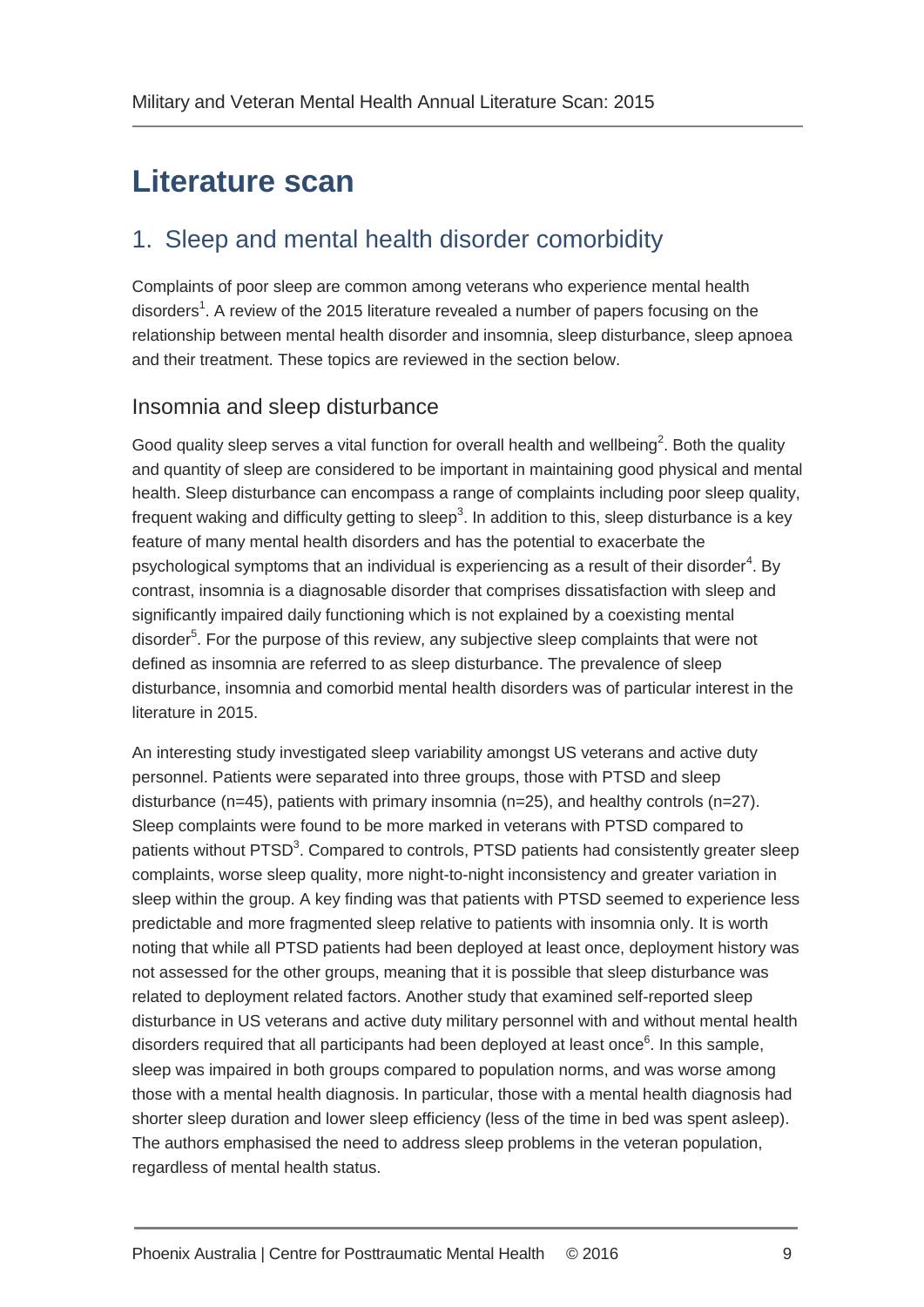There has also been an increasing focus in the literature on the link between insomnia and suicide risk in veterans, however the nature of this association is unclear. One study examining the effectiveness of cognitive behavioural therapy for insomnia (CBT-I) for suicidal ideation among 405 US veterans with insomnia found a decrease in suicidal ideation following CBT-[I](#page-31-7)<sup>7</sup>. As insomnia severity improved, a corresponding reduction in the likelihood of suicidal ideation was observed. There was also a concurrent reduction in depressive symptoms. The authors maintained that even after accounting for the reduction in depressive symptoms, insomnia severity had a significant effect on suicidal ideation. The authors stated that poor sleep results in emotional instability and poor decision making, factors which may increase suicide risk. However, this study lacked a control group, therefore it is possible that the reduction in suicidal ideation was not due to CBT-I but was instead due to some other cause, for example the passing of time.

In contrast to this, another study of 380 US veterans indicated insomnia severity alone was not directly related to suicide risk, instead depression symptomology could explain the relatio[n](#page-31-8)ship between insomnia severity and suicide ideation $8$ . The study examined secondary data in the form of psychiatric outcome measures of patients who had participated in three separate trials of mental health treatments, and as such, the treatment that participants received was not consistent. The authors interpreted increasing symptoms of insomnia as a by-product of worsening depression which led to increased suicidal ideation. Nonetheless, the authors suggested that insomnia severity had utility as a clinical indicator, as it could signal hyperarousal and agitation, which are known suicide risk factors.

Studies of US veterans have indicated that sleep disturbance was more prevalent and severe amongst veterans who met criteria for mental health disorders, including depression and PTSD<sup>[6,](#page-31-6)[9-11](#page-31-9)</sup>. Veterans with mental health disorders experienced sleep marked by short duration, poor quality, waking frequency, difficulty getting to sleep and nightmares. This may have implications for the course and severity of PTSD. In a study of 324 US veterans, excessive rumination was associated with increased symptoms of PTSD and depression, and sleep disturbance contributed to this relationship<sup>[12](#page-31-10)</sup>. The authors suggested that excessive worry and perseverative cognition may contribute to hyperarousal and difficulty sleeping. This in turn could lead to increased psychological symptoms because of the role sleep may play in the emotional processing of negative memories.

Given the impact of insomnia and sleep disturbance on mental health outcomes for veterans, studies which examine the effectiveness of CBT-I among veterans are particularly relevant. One such study of US veterans found that both older (n=121) and younger (n=536) veterans experienced improvements in symptoms of insomnia and depression following CBT- $I<sup>13</sup>$  $I<sup>13</sup>$  $I<sup>13</sup>$ . Although this study was also limited by a lack of a control condition, the results suggest that CBT-I is useful for treating insomnia and related mental health conditions.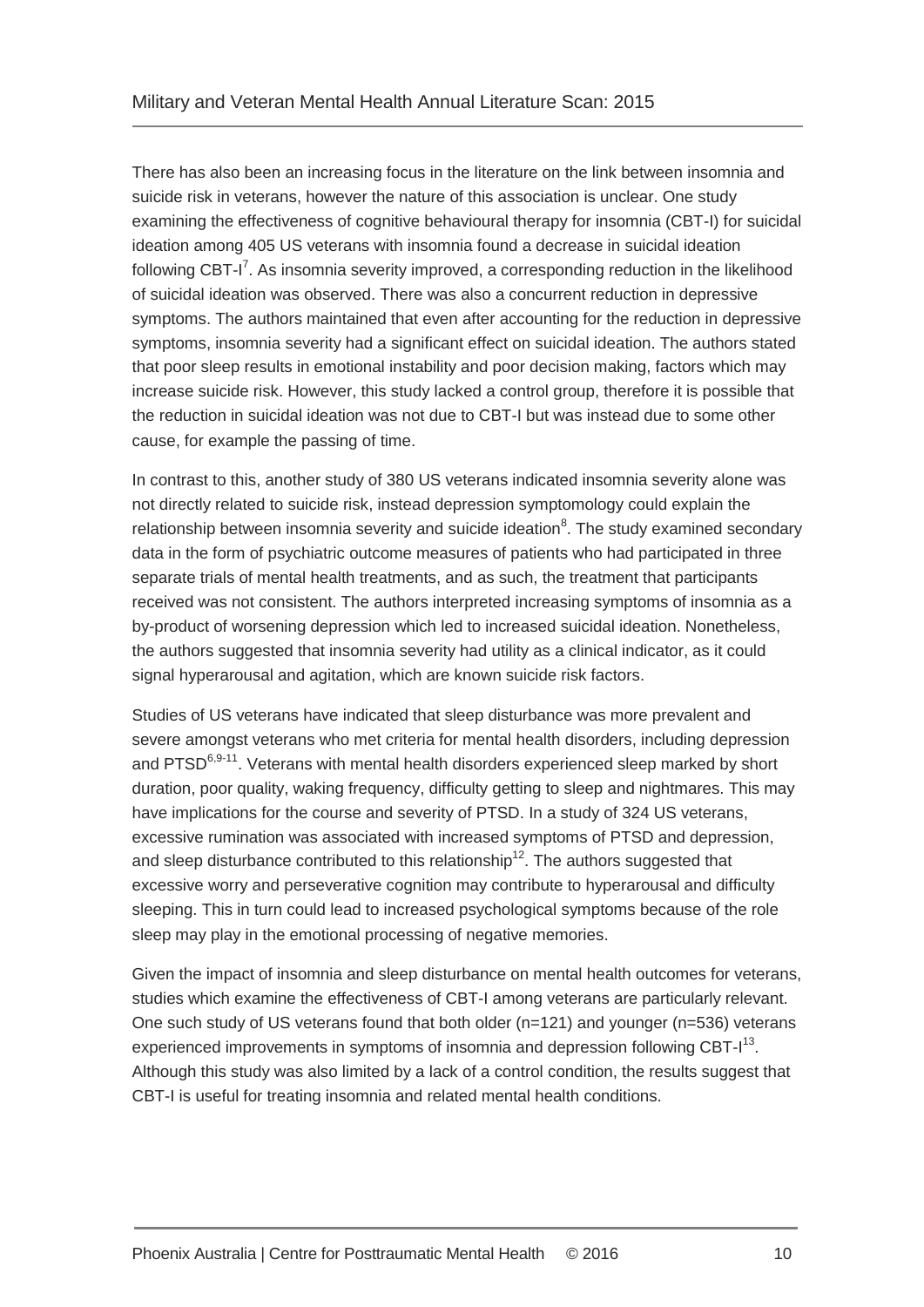### Sleep apnoea

There is an emerging body of literature investigating the link between mental health disorders and obstructive sleep apnoea (OSA). A systematic review of OSA and psychiatric disorders found evidence to suggest that there may be an increased prevalence of OSA in individuals with major depressive disorder (MDD) and PTSD, but not in other psychiatric disorders<sup>[14](#page-31-12)</sup>. In relation to veterans specifically, a recent study of US veterans found that those with PTSD had an elevated risk of developing OSA, despite not having the typical physical risk factors for OSA such as being older, a smoker or overweight<sup>[15](#page-31-13)</sup>. Another study, which was based on self-reported symptoms only, found that while OSA risk was elevated in veterans with PTSD, it was not significantly correlated with PTSD symptom severity<sup>[16](#page-31-14)</sup>.

There were some notable studies in 2015 that proposed explanations for the apparent association between OSA and psychiatric disorders. A retrospective review of the subjective sleep measures and polysomnographic data of 130 US veterans diagnosed with PTSD found that sleep difficulties were almost universal (98.5%), the majority reported a comorbid depression (88.5%) and more than half were diagnosed with insomnia and OS[A](#page-31-1)<sup>1</sup>. There were significantly higher rates of OSA among soldiers without physical injuries, which led the authors to hypothesise that an underlying sleep disordered breathing condition could predispose individuals to be less resilient to the challenges of combat and more likely to develop PTSD. The authors posited that impaired sleep may limit an individual's ability to manage stress, lead to hyperarousal and prevent them from experiencing restorative sleep which may be required for recovery from traumatic events.

Other possible links between PTSD and OSA have also been proposed. In the previously mentioned systematic review, Gupta et al.<sup>[14](#page-31-12)</sup> suggested that a number of factors combine in a process that results in the development of OSA. Specifically, psychiatric disorders increase oxidative stress, inflammation and neurotransmitter imbalances that can lead to conditions that are known physical risk factors for OSA such as obesity and cardiovascular disease. They also suggested that hyperarousal and impaired sleep could contribute to the development of OSA via upper airway instability and psychiatric medications may impact on breathing during sleep.

The review by Gupta et al.<sup>[14](#page-31-12)</sup> also highlighted evidence to indicate that effective treatment of OSA, via continuous positive airway pressure (CPAP) therapy, may reduce PTSD symptomology. However the efficacy of this treatment is limited by poor CPAP adherence in patients with PTSD[.](#page-31-1) In their retrospective review of veterans with PTSD, Williams et al.<sup>1</sup> suggested that this poor compliance may also be related to comorbid insomnia that often occurs in PTSD.

It is also possible that the link between OSA prevalence and psychiatric disorders is overinflated. Gupta et al.<sup>[14](#page-31-12)</sup> found some selection bias in the studies included in their systematic review. The following potential sources of bias were identified: studies requiring participants with psychiatric disorders to also have sleep symptoms; studies recruiting from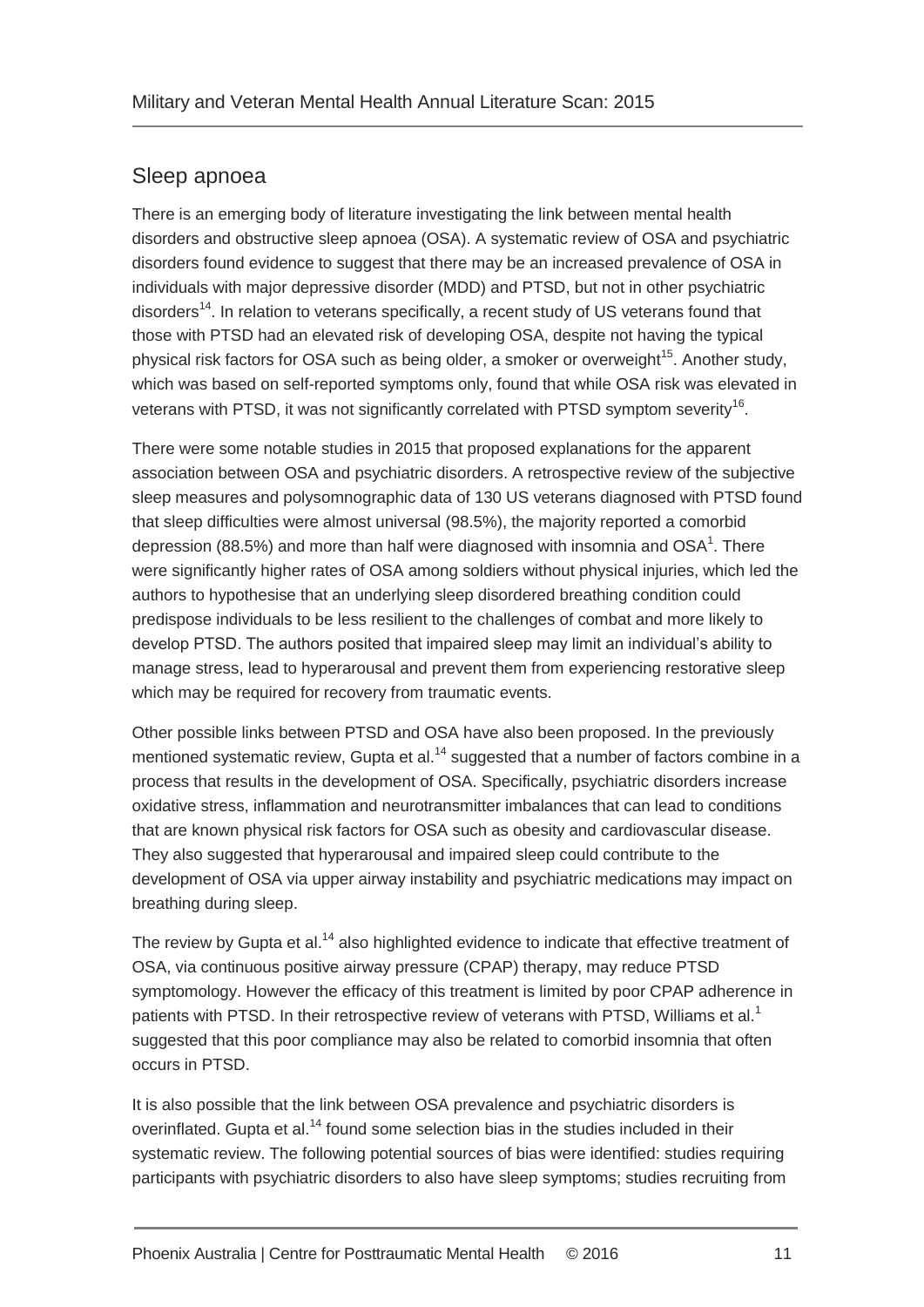sleep clinics; and the high prevalence of obesity in psychiatric populations. The authors also noted a lack of good quality evidence in this area of the literature, as the majority of the included studies were case studies, single assignment trials and retrospective reviews.

### <span id="page-14-0"></span>2. Intergenerational impact of mental health

The extent and nature of the intergenerational impact of trauma is still being investigated and understood. It is a topic that is challenging to research, as intergenerational consequences can take years to emerge. The phenomenon of intergenerational trauma has been most researched in the children of holocaust survivors<sup>[17](#page-31-15)[,18](#page-32-0)</sup> however research is beginning to focus on the children of veterans of more recent conflicts. Evidence suggests that the children of some veterans experience poorer mental and physical health<sup>[19](#page-32-1)</sup>. These consequences may be related to parental trauma or  $PTSD<sup>20</sup>$  $PTSD<sup>20</sup>$  $PTSD<sup>20</sup>$ , or to the prolonged parental absence associated with deployment<sup>[21](#page-32-3)</sup>. The following section will consider studies that looked at the potential impact of these two factors.

A systematic review of the impact of parental deployment on young children in the US found that deployment was associated with increased parental stress, problematic child behaviours and child maltreatment<sup>[19](#page-32-1)</sup>. The authors argued that young children were particularly vulnerable to adverse outcomes as a result of deployment because of their dependence on their parents and limited capacity to understand their parent's absence. If veterans were recovering from physical or emotional injuries, the reintegration process was particularly stressful for the family and associated with negative outcomes for the child. It is worth noting that the findings of this review were based on a narrative synthesis of the included studies, and accordingly are not as robust as findings derived from a meta-analysis. The study's authors remarked upon the lack of research into the mental health needs of the young families of veteran's.

A retrospective study found further evidence of the impact of deployment on children. Examination of the medical records of children who had accessed the military health system in the US indicated that children who experienced parental deployment had higher rates of mental health diagnoses, injuries and child maltreatment compared to other children $^{22}$  $^{22}$  $^{22}$ . These incidences were higher again for children whose parents were injured in combat. As this was a retrospective study, the study sample was limited to individuals who sought medical help, however the comparison between the two groups does suggest an impact on children from parental deployment. The authors suggested that the impact on children was related to parental absence during deployment as well as veteran health problems which could contribute to child maltreatment.

Two studies were conducted with the adolescent children of Croatian war veterans with PTSD who had been admitted to a psychiatric outpatient unit. This population was found to have high levels of non-suicidal self-injury which was associated with psychological symptoms, such as anxiety and depression as well as poor family functioning and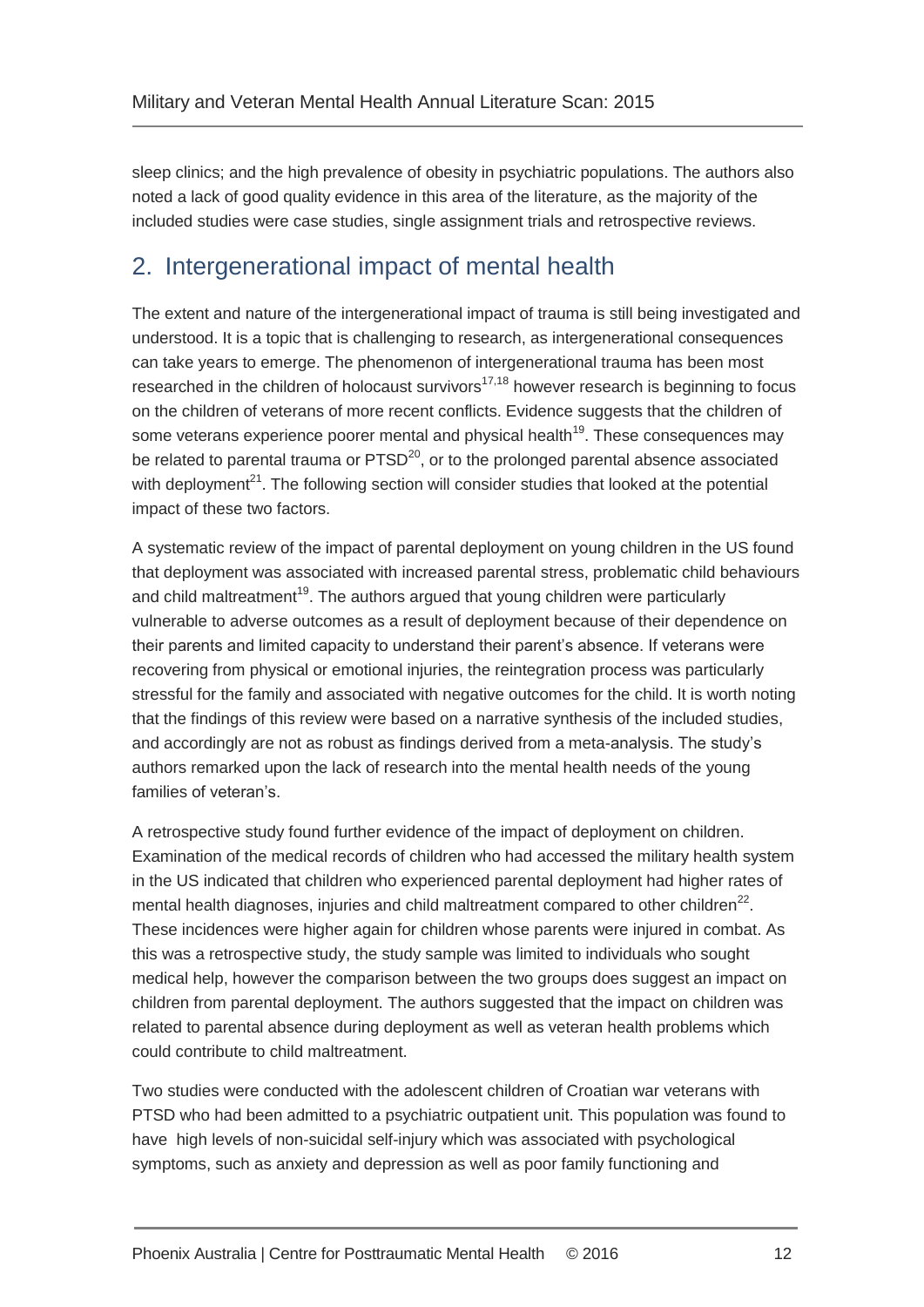maladaptive parenting<sup>[23](#page-32-5)</sup>. In addition, they were found to have more behavioural problems and issues in terms of family functioning and parental control compared to the children of veterans who did not have  $PTSD<sup>24</sup>$  $PTSD<sup>24</sup>$  $PTSD<sup>24</sup>$ . The authors posited that these poor outcomes occurred because parents with PTSD had a tendency to be more controlling and yet also emotionally detached. Both studies were limited by self-report data and cross sectional design, and all participants were recruited from a psychiatric outpatient unit which limits the generalisability of the study to all children of veterans.

A related study of Israeli ex-prisoner of war (POW)'s children found a higher degree of secondary traumatisation symptoms compared to children of veterans who had not been POWs<sup>[25](#page-32-7)</sup>. Secondary traumatisation refers to emotional distress that results from having knowledge of a traumatic event that a significant other has experienced and the symptoms mimic those of PTSD<sup>[26](#page-32-8)</sup>. Children who had more exposure to stress through their fathers' care and behaviours were found to experience more secondary traumatisation symptoms. A separate study of the same cohort found that the children who experienced more secondary traumatisation had more difficulty emotionally isolating themselves from others $^{27}$  $^{27}$  $^{27}$ . The authors suggested that this inability to isolate themselves emotionally provided them with greater exposure to stress via their fathers behaviours and the anxiety created in their households. However, they also noted that the study design limited their ability to infer causality. Both studies showed that the effects of secondary traumatisation had extended for forty years post conflict<sup>[25](#page-32-7)[,27](#page-32-9)</sup>. The authors suggested that the intergenerational effects of trauma were particularly pronounced in ex POW's children because of the severe, complex and prolonged trauma that prisoners of war endure.

### **Epigenetics**

Epigenetics are another possible explanation for the observed intergenerational impacts of trauma. Epigenetics refers to a process whereby environmental factors can change gene function without changing the underlying genetic code<sup>[28](#page-32-10)</sup>. Psychological trauma can cause epigenetic changes that impact on an individual's brain function and behaviour. Preliminary evidence indicates these changes may also influence the biological and psychological development of their children. Several developments in this emerging area of research were reported on in the 2015 literature.

A 2015 narrative review examined the current body of evidence for the role of epigenetics in PTSD. The review revealed that most epigenetic studies of PTSD have examined changes to DNA methylation (i.e. the process by which methyl groups are added to DNA), which modifies the function of  $DNA^{28}$  $DNA^{28}$  $DNA^{28}$ . These changes can interact with an individual's genetic background and trauma exposure to impact upon stress responses, immune function and neurotransmitter function. The authors highlighted that research in the area is limited by the need to examine brain tissue to understand how epigenetic changes impact on the brain, and currently a lot of studies are limited to animal models or human blood tissue. In addition, there is a need for longitudinal studies to examine the crucial periods of life where exposure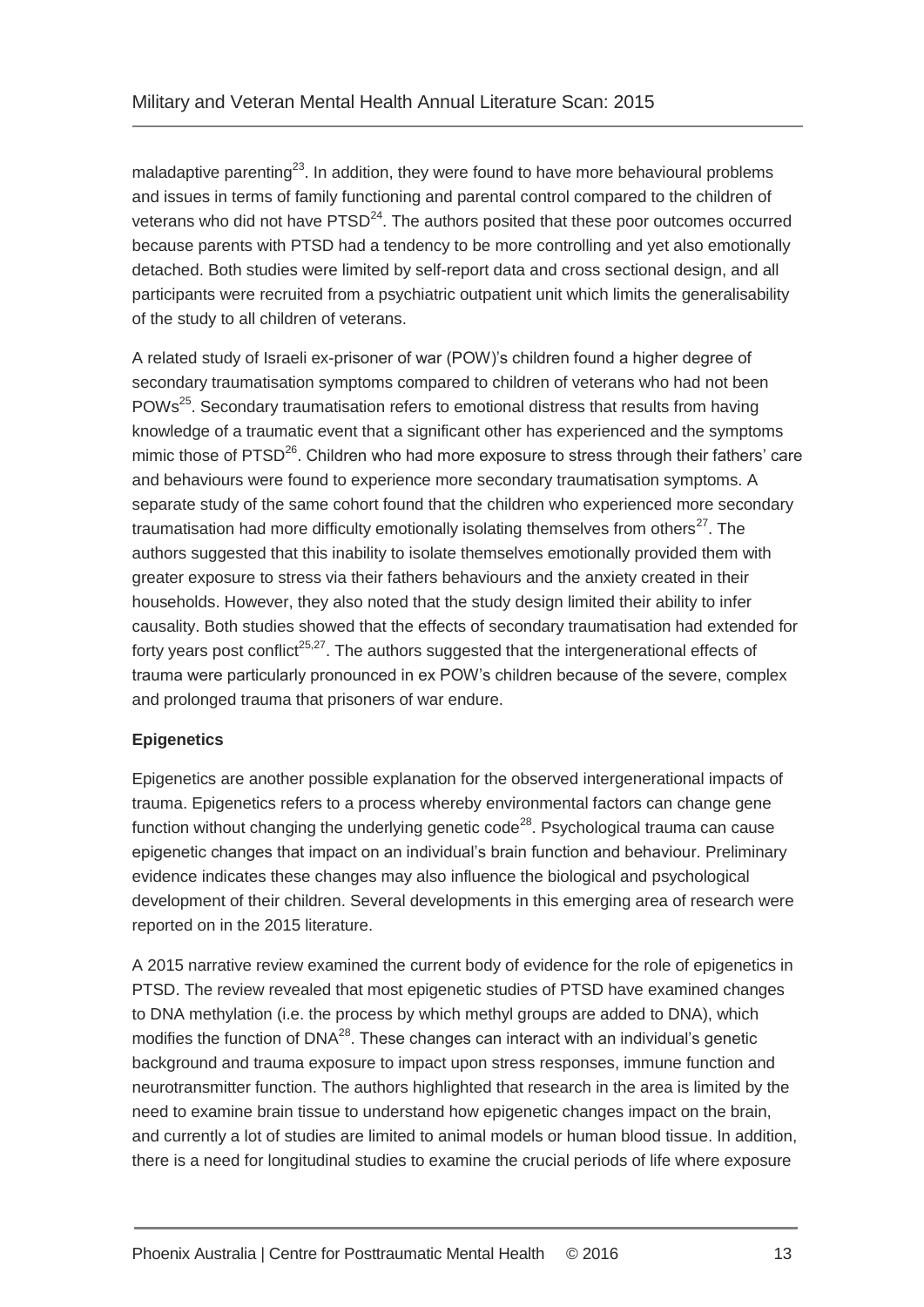to trauma causes epigenetic changes and to also examine the effect of cumulative trauma over the lifetime.

Epigenetic changes have been observed in veterans with PTSD. In a study of 122 combat veterans, changes to DNA methylation was observed in those with PTSD compared to those who did not have PTSD<sup>[29](#page-32-11)</sup>. These changes were associated with alterations to cortisol levels, psychological distress, and poorer sleep quality. Another study tested 96 soldiers pre- and post- deployment and found that trauma and PTSD were associated with changes to DNA methylation $30$ . No studies were located within the 2015 literature which examined the intergenerational transmission of these epigenetic changes amongst military populations. However, a study of holocaust survivors (n=32) and their adult children (n=22) demonstrated that both survivors and children had changes to methylation at a certain site of their DNA, that were not present in control parents ( $n=8$ ) and their children ( $n=9$ )<sup>[31](#page-32-13)</sup>. These epigenetic changes had the potential to increase the risk of psychopathology in the survivor's children. The authors were unable to ascertain the mechanism of the transmission of the epigenetic changes. They stated that it did not seem to be related to the survivor's children personal experiences, as their self-reported trauma exposure and psychopathology was no greater than the controls. However, the authors also noted that as it was a cross sectional study, it could not be ruled out that these similarities were due to indirect trauma related causes, such as emotional abuse during childhood.

### **Interventions**

A number of the above studies concluded that there was a need for interventions to enhance the resilience of military families and prevent the development of adverse mental health outcomes in the children of veterans<sup>[19,](#page-32-1)[22](#page-32-4)[,24](#page-32-6)</sup>. However, few such interventions were found in the literature. Studies that did relate to building family resilience were small and preliminary, and provide a starting point as to how mental health issues in future generations may be mitigated.

The military family fitness model (MFFM) was developed in the US to increase resilience in families by targeting areas across three tiers; individual, family and external strength<sup>[32](#page-32-14)</sup>. It focuses on skill building and communication at each of the three tiers. The MFFM is intended to be a framework for existing family fitness and resilience programs, identifying potential gaps and resources that could be utilised. Articles evaluating family resilience interventions were not found in the 2015 literature, however one study described a program at the early stages of implementation. The Families Over Coming Under Stress (FOCUS) is a US developed program that is a military and trauma informed preventative intervention which helps parents to manage deployment and reintegration in a way that is healthy for the parent-child relationship<sup>[21](#page-32-3)</sup>. Pilot data indicated that the FOCUS program for early childhood was acceptable for veterans and their families.

Studies of adolescents in US military families indicated that having higher levels of family support and social connectedness was associated with better mental health outcomes<sup>[33](#page-32-15)[,34](#page-32-16)</sup>.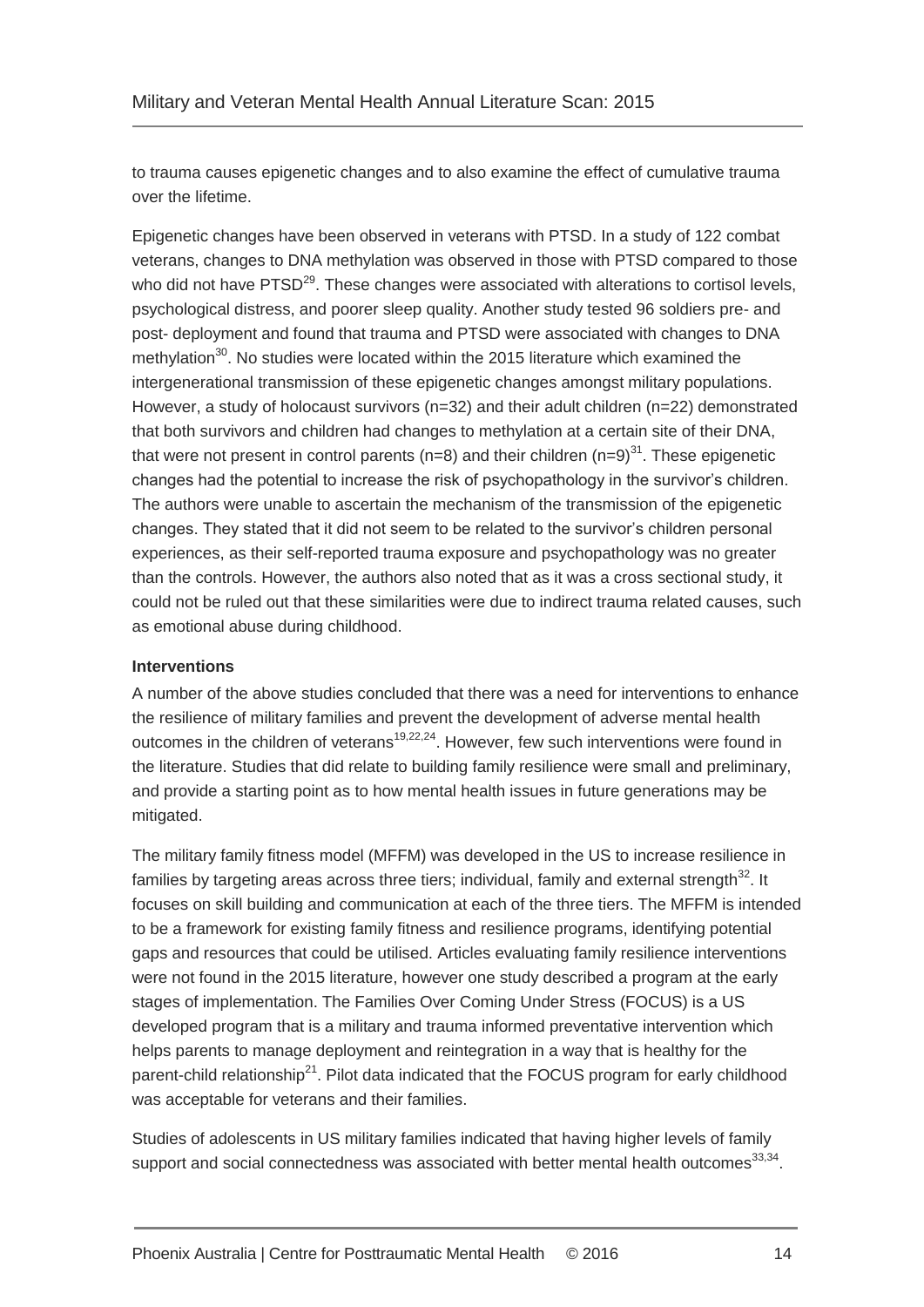Accordingly, interventions which focus on improving parental relationships and parenting competence have the potential to buffer the effects of growing up in a military household. One such intervention, the Strength at Home Friends and Families (SAH-F) intervention was designed to reduce aggression between US veterans and their loved ones<sup>[35](#page-33-0)</sup>. The authors found that there were significant reductions in aggression for both veterans and their significant others (partners, spouse, friends, family members and parents) following the SAH-F intervention, however there was no comparison group in this study. A Canadian study examined the impact of cognitive behavioural conjoint therapy for PTSD on parenting competency and found mild improvements in PTSD symptomology and parenting competency following treatment<sup>[20](#page-32-2)</sup>. The sample of parents was small ( $n=14$ ) and contained unequal numbers of patients and partners (6 individuals with PTSD and 8 partners), due to some participants having had children with previous partners and missing data. Thus the results of this study should be considered very preliminary.

### <span id="page-17-0"></span>3. Impact of physical activity on mental health

Engaging in physical activity has clear health benefits in terms of better cardiovascular health and lowered risk of disease, and in addition, individuals who are physically active tend to experience fewer mental health problems compared to those who are sedentary $36$ . Accordingly, there is increasing interest in incorporating physical activity into treatments for mental health disorders particularly in relation to depressive symptoms<sup>[37](#page-33-2)</sup> and anxiety<sup>[38](#page-33-3)</sup>. In 2015, there were some notable studies investigating the association of physical activity with mental health in veterans.

### **Associations of physical activity with mental health in veterans**

Observational studies of military populations have indicated that regular physical activity and physical fitness are associated with better quality of life<sup>[39](#page-33-4)</sup> and lower levels of depressive symptoms $40,41$  $40,41$ . There is also evidence that engaging in physical activity could promote psychological resilience. A study of US veterans of the Vietnam war, including former POWs, electronically tracked sleep and activity levels over a seven day period<sup>[36](#page-33-1)</sup>. Psychologically resilient veterans, that is, those who were free of psychiatric diagnoses over the past 40 years, were found to have higher activity levels compared to those who were not resilient. This finding is interesting, however it does not reveal anything about the nature of the relationship between resilience and exercise. Engaging in physical activity may promote psychological health, or it is possible that those who are psychologically well are better equipped and predisposed to incorporate daily exercise into their life. A separate observational study examined the association between physical fitness and psychological resilience in a group of soldiers who were undertaking basic combat training<sup>[42](#page-33-7)</sup>. Soldiers who were identified as "high fitness" prior to starting basic training had lower self-reported depressive symptoms at the end of training than those identified as "low fitness". This suggests that physical fitness could serve as a protective factor against psychological distress<sup>[42](#page-33-7)</sup>. However, the authors also noted that as physical training is an important component of basic training, individuals who started in the higher fitness group may have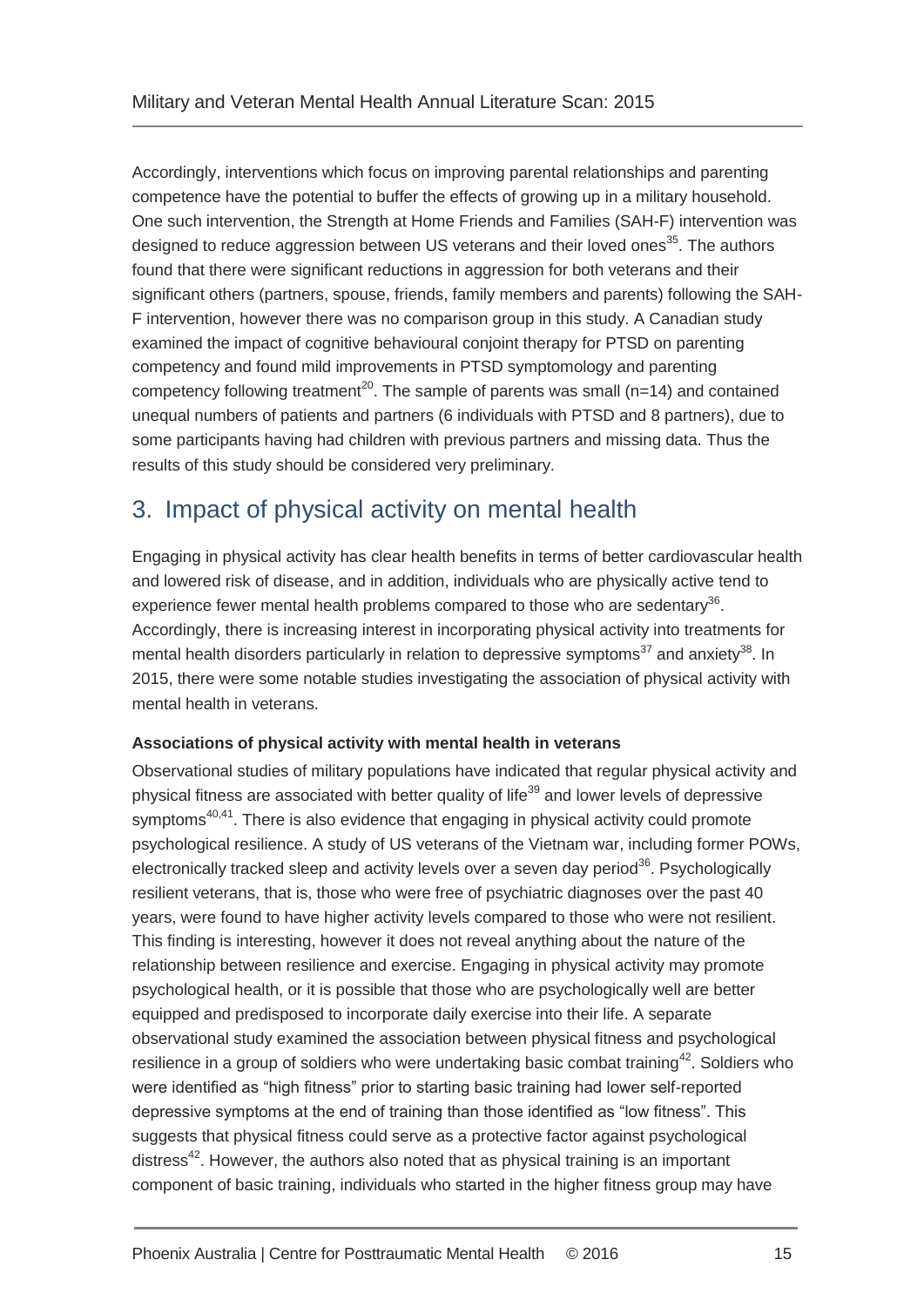experienced less difficulties as a direct result of their level of fitness, not because their fitness independently conferred psychological resilience. In addition, physical fitness was only measured at baseline, and was not reassessed at the completion of training, so the study could not determine whether changes in fitness were matched by concurrent changes in mental health.

A recent systematic review focussed on the association of PTSD with physical activity and eating behaviours in both veteran and civilian populations. The review concluded that positive changes to physical activity could have a beneficial effect on recovery from  $PTSD^{43}$  $PTSD^{43}$  $PTSD^{43}$ . The authors found substantial heterogeneity in the methodologies of the studies and consequently, a meta-analysis was not considered feasible. The results of the review therefore could only provide an indication of the efficacy of exercise. Nonetheless, the authors suggested that more attention should be paid to promoting an active lifestyle in this population.

### **Exercise based interventions for mental health disorders**

The above mentioned observational studies do not reveal the direction of the relationship between physical activity and psychological health. Studies which trial exercise as a treatment for PTSD have the capacity to provide more information about the nature of the relationship. In 2015, there were a number of systematic reviews that investigated whether exercise was an effective treatment for a variety of mental health disorders.

A systematic review of the role of exercise in reducing anxiety indicated that the benefits of exercise was comparable to current treatments and superior to placebo $38$ , however the review was limited by a lack of rigorous studies and a meta-analysis was not conducted. Similarly, a systematic review of exercise based interventions in alcohol use disorders found inconsistent results in terms of efficacy, and the authors found it difficult to conduct analysis or draw conclusions because of the lack of quality studies available<sup>[44](#page-33-9)</sup>.

In contrast, a number of randomised control trials have examined the impact of exercise interventions on depression. The evidence for its effectiveness is mixed, with some studies demonstrating it is superior to other types of treatment whilst other studies do not support that conclusion. A recent systematic review and meta-analysis of these studies proposed an explanation for these mixed results<sup>[37](#page-33-2)</sup>. In studies that examined exercise as a treatment for depression, control groups, which often received treatment as usual in the form of medication and/or psychotherapy, experienced significant improvement in depressive symptoms. Interestingly, the improvement in the control groups was far more than is seen in antidepressant studies, suggesting that exercise interventions need to achieve a higher level of effectiveness to surpass treatment as usual. In light of these results, the authors suggested that it is premature to dismiss exercise as a treatment for depression, particularly when there are known health benefits. Instead, they suggested that researchers should use study designs that adjust for control group improvement and are more sensitive to detecting improvements in mood as a result of exercise.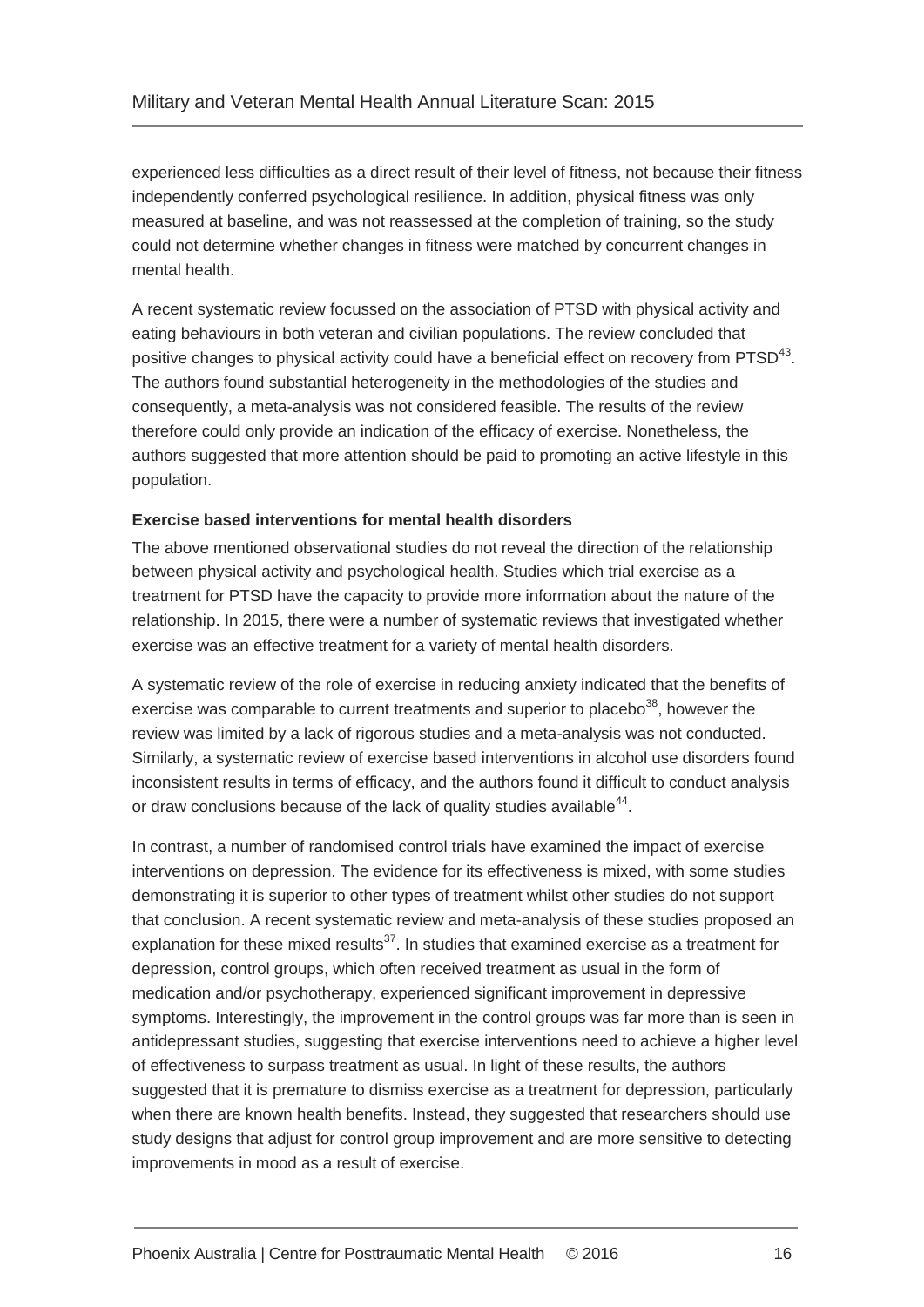Less is known about how physical activity may be useful in the treatment of PTSD. A recent systematic review examined the association of physical activity with PTSD and found preliminary evidence that physical activity was an effective adjunct to usual care for people with PTSD<sup>[45](#page-33-10)</sup>. The types of activities that were examined were yoga, aerobic exercise and combined aerobic and resistance based intervention<sup>[46](#page-33-11)</sup>. Only four studies were included in the review and all were published in 2014 and 2015, emphasising that this is a new area of research. Despite the preliminary nature of the studies, the results of the meta-analysis led the authors to suggest that the effect of exercise on PTSD symptoms is comparable to other mental illnesses. That is, physical activity seemed to complement usual care (including psychotherapy, medications, group therapy) and lead to better outcomes for individuals with mental health disorders. There was not sufficient evidence to indicate that there was an impact on physical health.

There were additional studies that were not included in the above systematic review because of their relative poor quality, however they were considered relevant for this literature scan as they examined exercise as a treatment for PTSD in US veterans. One examined a VA residential rehabilitation program using CBT for PTSD where 217 US veterans were offered participation in a bike-exercise program $47$ . Patients self-selected participation into a bike riding program, creating the potential for bias in the results. There was no difference in PTSD symptoms or sleep quality between those who did and did not cycle, however, exercise was associated with a reduction in hyperarousal symptoms over the course of treatment in veterans who reported relatively poor sleep quality at intake. Among veterans with good sleep quality, exercise did not change hyperarousal symptoms. This led the authors to posit that exercise may help to reduce insomnia in PTSD and promote recovery from symptoms. In another US study, yoga was found to reduce PTSD symptoms, but not increase mindfulness or resilience in a small sample ( $n=12$ ) of veterans<sup>[48](#page-33-13)</sup>. The authors suggested that this was due to the positive impact that yoga has on stress and the physiology of the body.

### <span id="page-19-0"></span>4. Employment and mental health

Work can play an integral role in overall wellbeing. Aside from material gain, individuals derive a range of intangible benefits from work including a sense of achievement, regular social contact and improved self-efficacy<sup>[49](#page-33-14)</sup>. Given these benefits, it may be expected that work would assist in recovery from mental health disorders. In the 2015 literature, there was a lack of research examining the impact of return to work on mental health outcomes, however other aspects of the relationship between work and psychological health were studied. Notably, there were a few studies that examined whether there was a positive association between mental health and employment in veterans.

### **Association of work with mental health outcomes in veterans**

In the 2015 literature, there were two notable studies that considered whether employment is associated with better mental health outcomes for veterans. In a study of disabled Israeli veterans, those who were employed (n=101) reported higher levels of hope and acceptance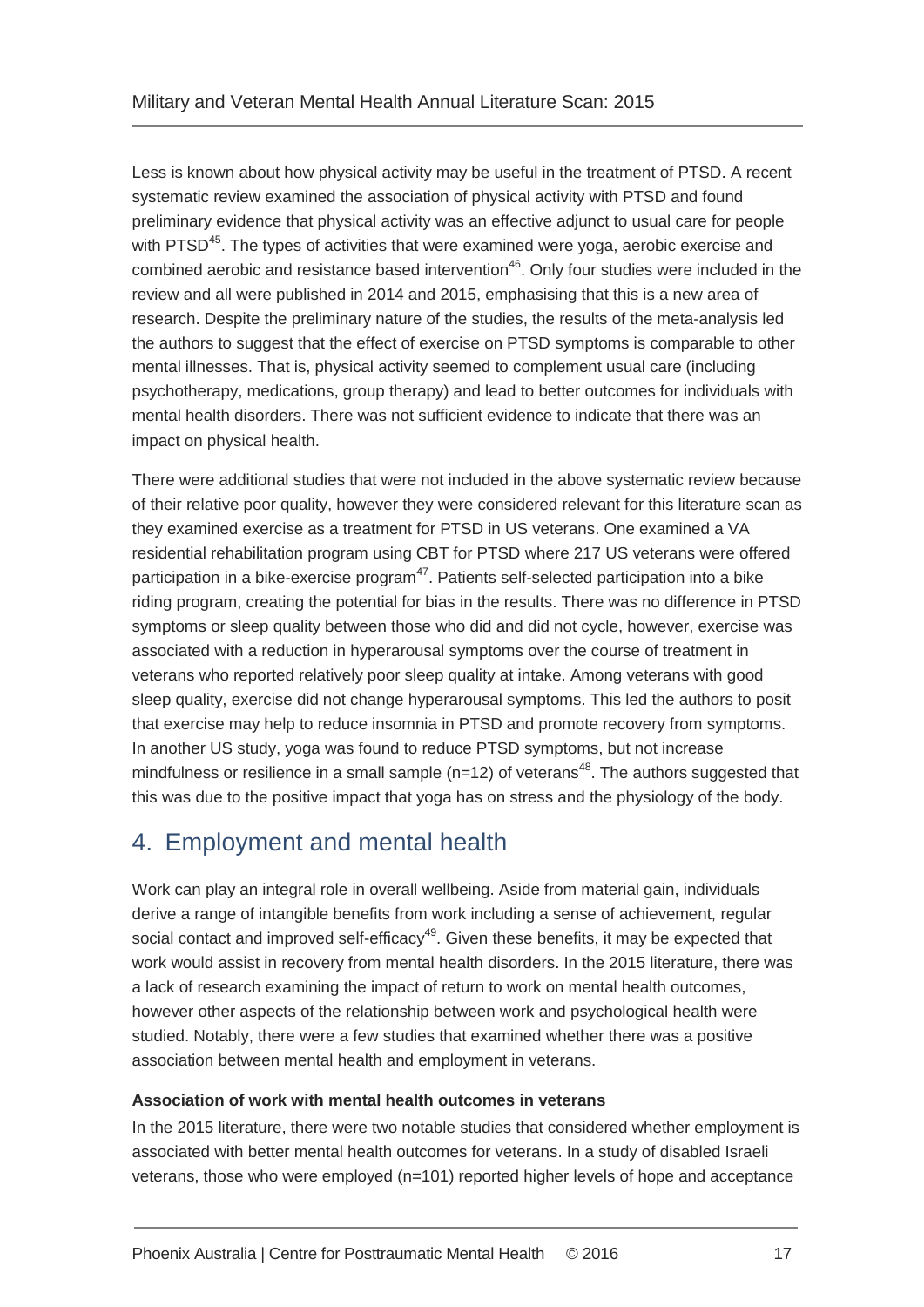of their disability compared to their non-employed counterparts ( $n=111$ )<sup>[50](#page-33-15)</sup>. This indicates that employment status is important for psychosocial functioning. The authors stated that a number of benefits are conveyed by work including: structure; social contact; providing a sense of purpose; providing identity; and encouraging activity. In addition, higher unemployment rates were present among veterans with mental health impairment in comparison to those with physical disabilities. The authors suggested that this may occur because vocational rehabilitation services are often not tailored to the specific needs of veterans with PTSD. Interestingly, employment was not related to social integration.

Another study of 1605 US women veterans found that those with depression were nearly five times more likely to be unemployed compared to veterans who did not screen positive for depression<sup>[51](#page-33-16)</sup>. The authors noted that it was unclear whether this association occurred because depression impaired an individual's ability to find or maintain work, or whether depression occurred as a result of unemployment. They also observed that the rate of unemployment was higher among veteran women (11.2%) compared to civilian woman (8.3%).The authors claimed that identifying and treating depression in women veterans may lead to better employment outcomes. The study also found that unemployment was more prevalent among individuals who served in the regular military versus the National Guard or army reserve. The authors contended that those who were in the regular army had more difficulty transitioning to the civilian workforce because they were less connected to civilian workplaces and did not have as many opportunities or transferrable skills compared to their counterparts.

The difficulty of adjusting to civilian work following military service was highlighted by another study of US veterans. The study found that the extent to which reintegration into civilian work was stressful was related to the seniority of the individual concerned. Officers experienced less identity strain in reintegration compared to enlisted soldiers<sup>[52](#page-33-17)</sup>, and this was associated with having better developed political skills (being socially astute, flexible, and trustworthy). The authors reasoned that this was also related to the higher level of education and the wider base of transferrable skills that officers tend to have.

### **The association of mental health with return to work**

The above mentioned studies are limited by their cross-sectional design, making it unclear whether employment leads to better psychosocial outcomes or better adjustment is a predictor of being able to undertake and maintain employment. Our search failed to identify any studies published in 2015 that examined whether return to work had a direct impact on the mental health of veterans. However, there were a number of studies conducted in the general population that examined how mental health disorders can impact on productivity and the ability of an individual to maintain employment. In general, mental health disorders tend to be associated with longer absences from work compared with physical illnesses $^{53}$  $^{53}$  $^{53}$ . There are many possible explanations for this association, the articles described below outline some of the correlates of long term disengagement with work and mental health disorders.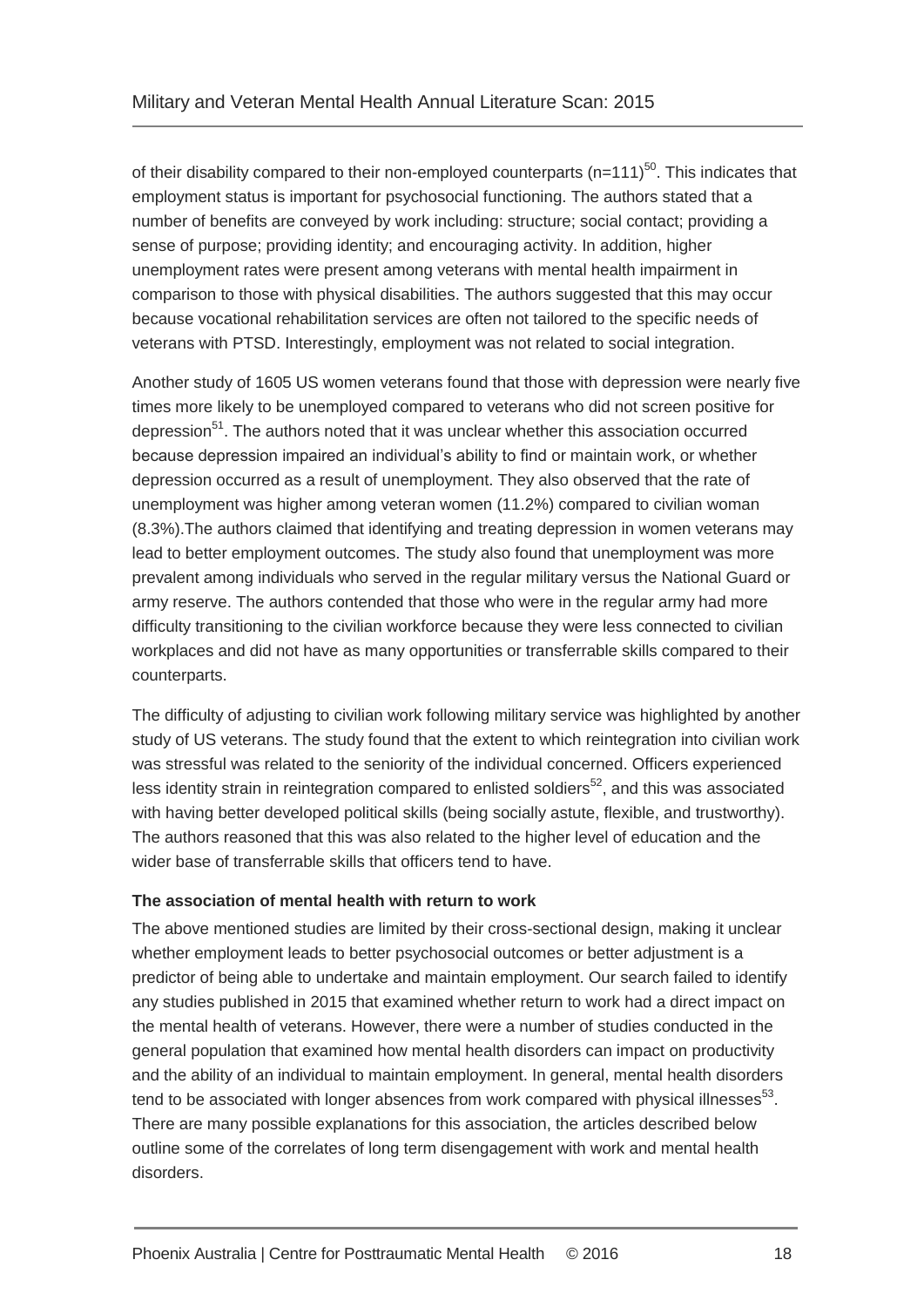In a longitudinal study of 332 Australian patients claiming compensation for transport accidents (76%) and work injuries (23%), compensation seeking was associated with long term disability, particularly in instances where individuals were suffering from PTSD or depression<sup>[54](#page-34-1)</sup>. The authors posited that this relationship existed because individuals who were impaired by mental health disorders would have experienced more stress trying to manage the claims process in comparison to those who were not experiencing any mental health difficulties. This lower capacity to deal with the stress of a compensation claim leads to further disability in the long term. The authors suggested that such individuals may benefit from intervention early on in the claims process to manage the amount of stress that they experience.

Two recent longitudinal studies indicated that mental health disorders can lead to greater disability and poorer occupational outcomes over the longer term. A study of 109 Canadians with musculoskeletal injuries found that severity of depression symptoms predicted lower probability of being at work one year later<sup>[55](#page-34-2)</sup>. Interestingly, expectations about recovery mediated the role between depression and return to work. That is, individuals who had depressive symptoms and predicted that they would have a slower recovery tended to have longer absences from work. The authors argued that these negative predictions could be related to the negative cognitions that tend to be a feature of depression. In a 5-year prospective study of 137 Finnish employees, longer duration of depression, comorbid psychiatric disorders and having received social assistance predicted leaving the workforce<sup>[56](#page-34-3)</sup>. The authors emphasised that identifying and treating depression was crucial to preventing individuals from becoming more seriously disabled and leaving the workforce altogether. However, neither of these studies controlled for any psychological treatment that the patients may have received. Therefore it is difficult to conclude whether treatment would have been effective in terms of preventing long term unemployment, or whether the people who were still out of the workforce at follow up were treatment resistant. Studies that examine how treating mental health disorders affects future disability and participation in employment have the potential to provide more information about the nature of the relationship between psychiatric symptoms and long term disengagement from work.

### **Work focussed interventions for mental disorders**

Interventions that are focussed on the reintegration to work have the potential to be beneficial for mental health recovery. The following studies have relevance to the overall topic in that they examine how standard psychological treatments, such as CBT, have been adapted to focus on successful reintegration to a workplace. The relative success of these interventions is examined below.

One noteworthy paper was a meta–review (a systematic review of existing literature reviews) of workplace initiated or facilitated interventions for depression and anxiety disorders. The review revealed that interventions with a specific focus on work were effective in improving mental health symptomatology<sup>[57](#page-34-4)</sup>. In particular, therapies that had an established evidence based treatment such as CBT or exposure therapy were found to have strong evidence for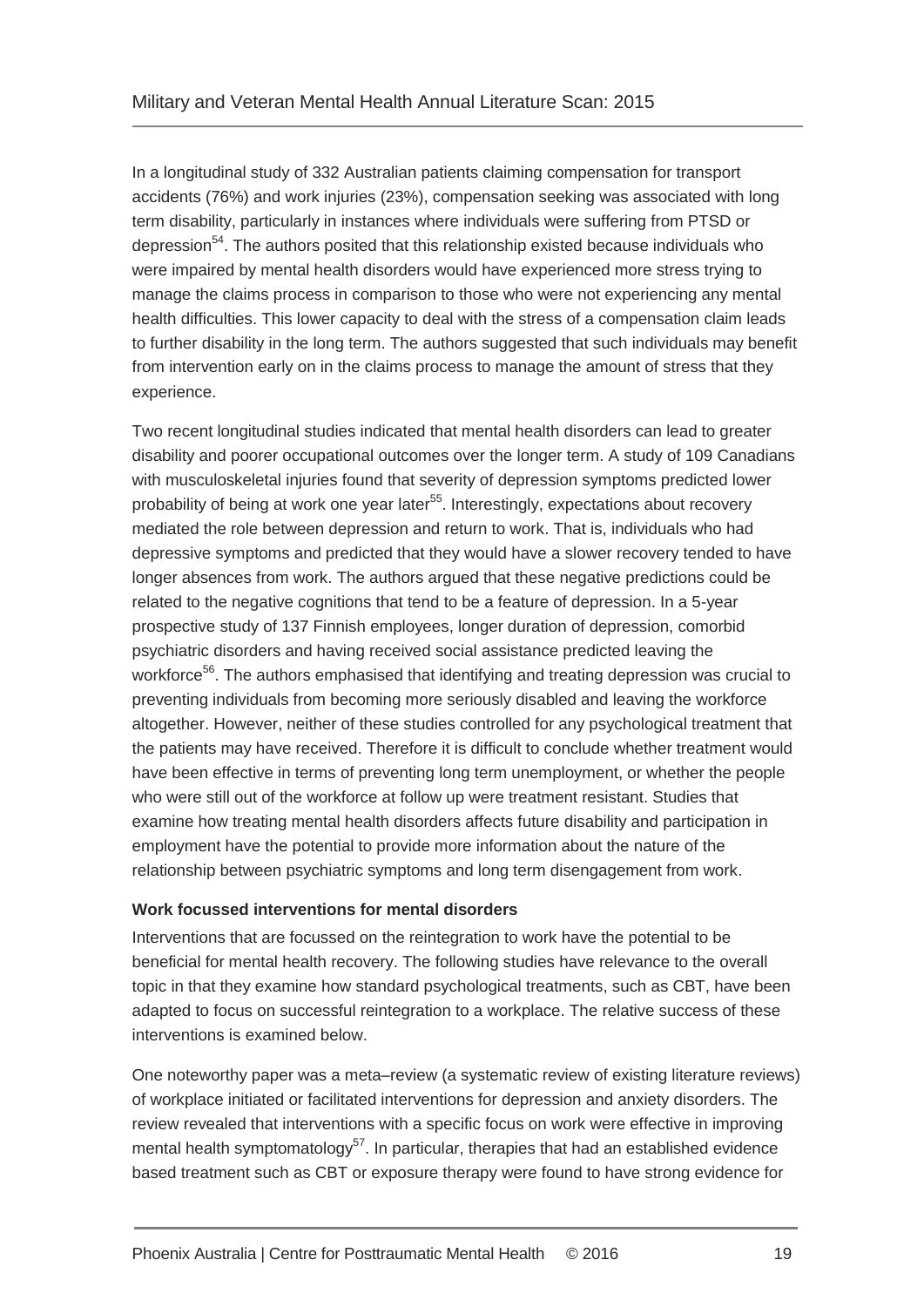their efficacy. Some preventative workplace-based interventions, such as promoting physical activity and increasing employee control over their work had moderate positive effects. It is worth noting that they did not conduct a meta-analysis, so the authors' conclusions were based on a subjective synthesis of the evidence rather than any objective analysis. The authors did not find any studies of sufficient quality for inclusion in their meta-review that examined resilience and highlighted the need for more intervention studies examining the effectiveness of such programs.

There were other studies in the 2015 literature that reported on individual trials of work focused treatment for mental health disorders. A study of 26 German employees compared the effectiveness of work-related cognitive-behavioural treatment (W-CBT) with CBT as usual in the treatment of employees on sick leave as a result of major depressive disorder<sup>[58](#page-34-5)</sup>. W-CBT differed from CBT in that it focussed on return to work throughout the course of therapy. For example, the workplace was emphasised a source of social contact and selfesteem, problem solving and skills training was practised in terms of the workplace and a graded return to work plan was developed with the support of the employer. Participants in both treatment groups experienced improvements in depressive symptoms and a reduction in absent days from work. However at 1 year follow-up, individuals in the W-CBT group had fewer days absent and a higher proportion were employed compared to CBT as usual. This was a small, initial study, where participants were not randomised to treatment arms, however it indicated that using W-CBT could enhance return to work without impeding recovery from depression. A larger, randomised clinical trial investigated the utility of a phone based depression intervention in improving work functioning in 380 US adults aged 45 and over with depression and limited ability to work<sup>[59](#page-34-6)</sup>. The intervention, which included care coordination, work focused CBT and work coaching was effective in reducing self-reported symptoms of depression. Occupational outcomes also improved, in terms of work productivity, absent days and work limitations. These changes were measured at four months post baseline, immediately following completion of the intervention so it was not determined whether those improvements were maintained in the long term.

A small study conducted in Taiwan described a "Life Adaption Skills Training (LAST)" program which was designed to build strategies and skills to improve occupational participation for people with depression $60$ . Participants were assigned to receive the intervention which was delivered via 24 group sessions and 24 supportive phone calls (n=33), or a control condition, where they were contacted by phone on 24 occasions (n=35). Preliminary findings indicated that there was not a large treatment effect as the intervention group had greater improvements in anxiety and suicidal ideation, however both groups had improvements on other measures of psychological symptoms and quality of life. In addition, a substantial number of the participants (11, 33%) dropped out of the treatment arm of the study. This raises the potential for bias in the results, for example it is possible that only those participants who experienced an improvement in symptoms completed the intervention.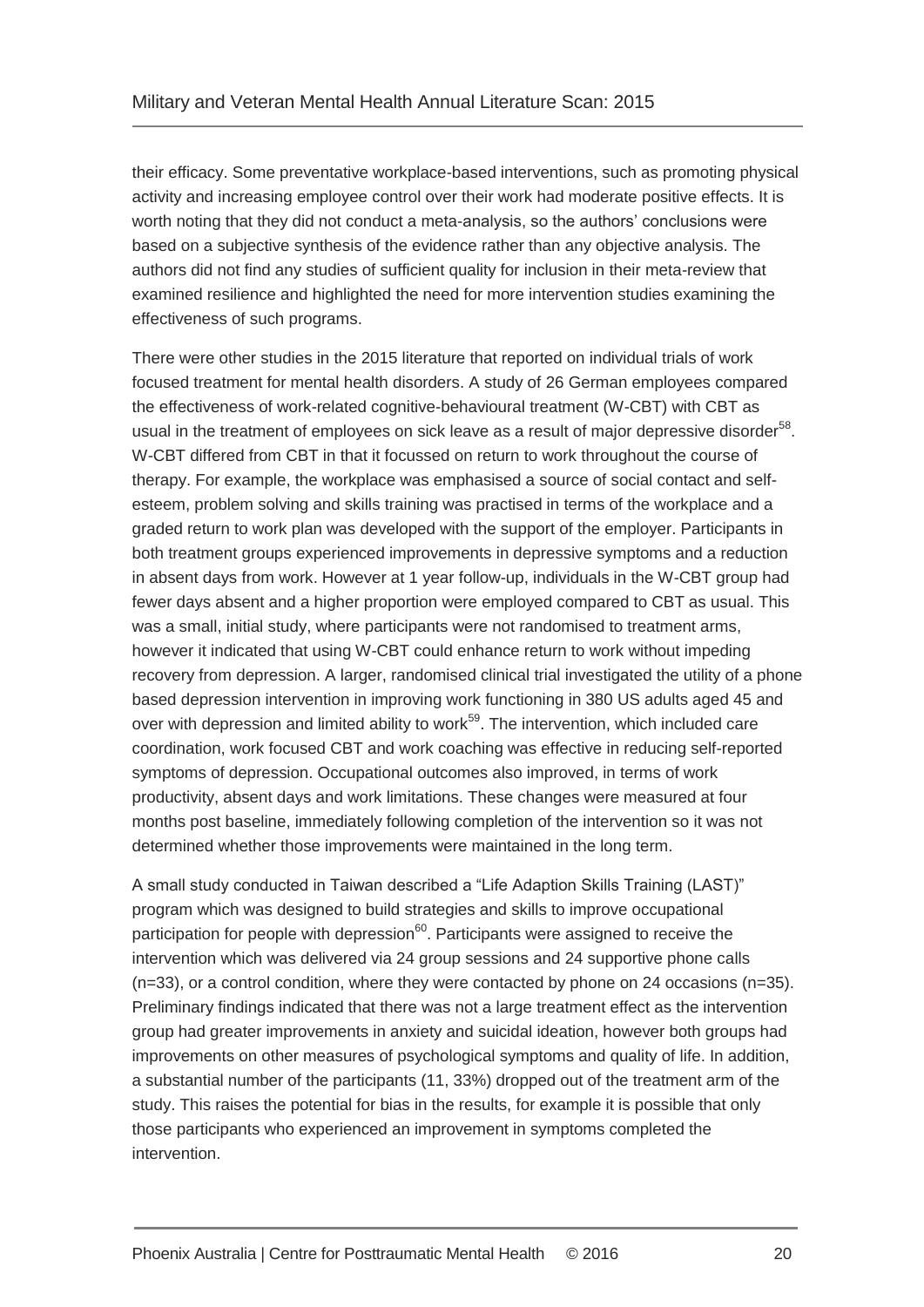A large randomised control trial of 430 Danish employees who were on sick leave and at risk of developing a mental disorder evaluated the effectiveness of psychoeducation as an adjunct to case management $61$ . Psychoeducation was delivered to groups in weekly two hour sessions over six weeks, and was based on coping strategies for managing stress and work life. Interestingly, compared to the control group, the intervention participants were slower to return to work. They were less likely to have returned to work 3 months after the intervention, and 6 months following the intervention they were equally as likely to have returned to work. The authors inferred that the differences at 3 month may have occurred because participants delayed returning to work in order to complete the intervention. Potential reasons suggested for the overall ineffectiveness of the group delivered psychoeducation included the content potentially being too broad or not focussed sufficiently on return to work.

### <span id="page-23-0"></span>5. Veterans utilisation of mental health services

Many individuals who experience psychiatric disorders do not seek help from mental health services. Underutilisation of mental health services may lead to individuals unnecessarily experiencing prolonged or exacerbated psychological distress<sup>[62](#page-34-9)</sup>, potentially worsening the impact on their relationships, employment and physical health. It is has been estimated that less than half of veterans who would benefit from mental health services actually engage in treatment<sup>[63](#page-34-10)</sup>. In Australia, male veterans do not utilise mental health services more than other men, despite reporting poorer lifetime mental health<sup>[64](#page-34-11)</sup>. Utilisation of mental health services was a rich area of research in the 2015 literature, with a number of studies conducted exclusively in military populations. The majority of these studies were conducted in the US and investigated a range of reasons to explain why not all veterans with psychiatric disorders receive appropriate care.

### **Stigma**

The stigma that is attached to mental illness can be a major barrier to seeking help for mental health services. Stigma about mental health can manifest in a variety of ways. For example, some individuals may be reluctant to enter treatment because they believe that they will be viewed differently by their peers as a result. For others, pre-existing negative beliefs about sufferers of mental illness, such as believing that they cannot be relied upon, could be a barrier to disclosing their own mental health problems. Some researchers have suggested that stigma may be particularly relevant in military environments where masculine stereotypes of needing to appear strong and self-reliant are widespread<sup>[65](#page-34-12)</sup>. Stigma has been a focus of a research over recent years, particularly in the US. The 2013 Annual Literature scan covered this topic, and Phoenix undertook an Evidence Compass review for DVA on effective strategies for reducing the stigma associated with mental health disorder in 2013. There is some evidence of progress being made since that time, for example, destigmatising efforts in Canadian armed forces have seen lower levels of stigma compared to other military organisations<sup>[66](#page-34-13)</sup>. However, in the 2015 literature, there were a number of studies that found persistent links between the underutilisation of psychiatric services and mental health stigma<sup>[65,](#page-34-12)[67-69](#page-34-14)</sup>. Stigmatising beliefs found in military populations included: the perception that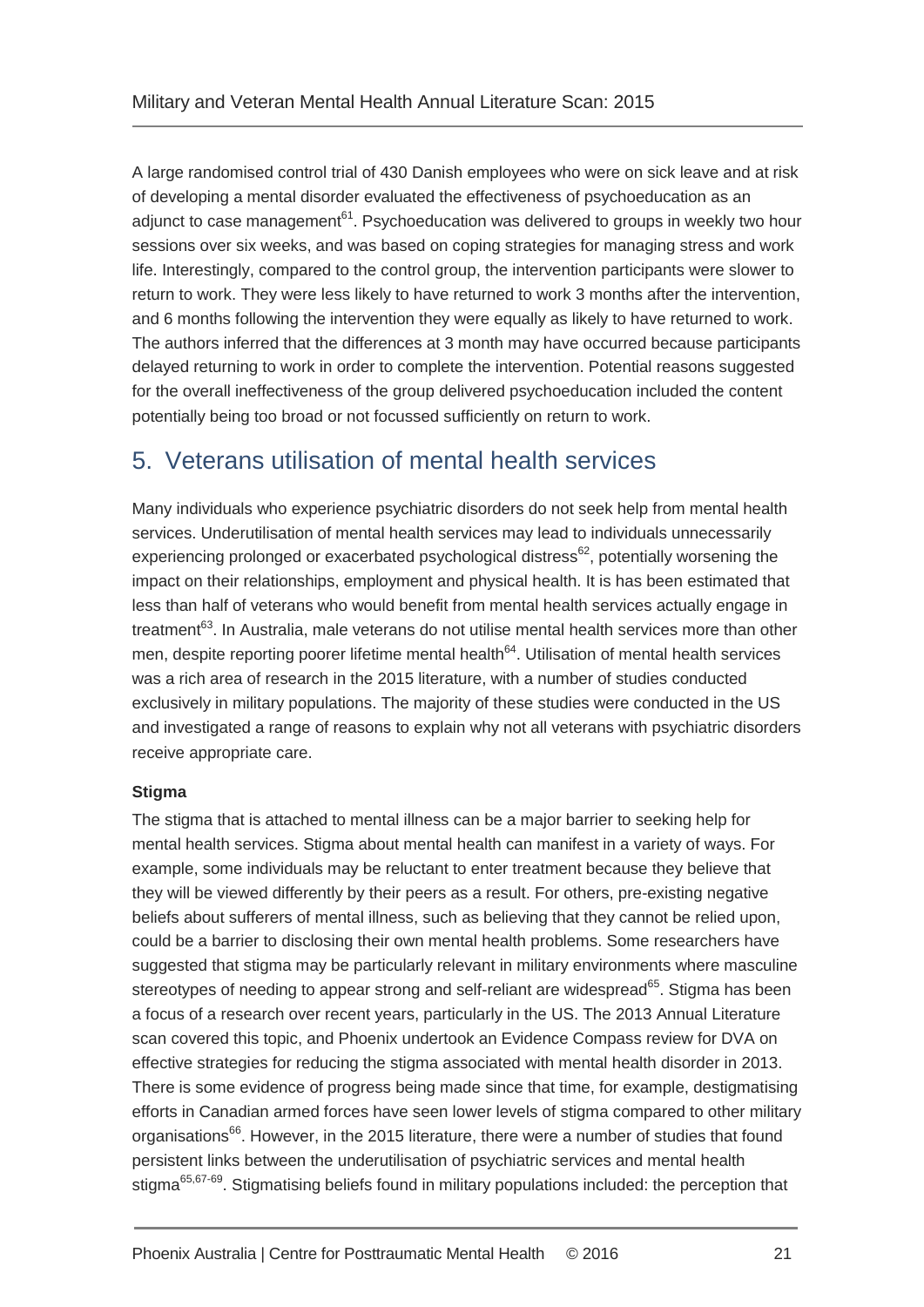seeking help for a mental health disorder would harm their career<sup>[67](#page-34-14)</sup>; fear of diagnosis or treatment appearing on military records<sup>[68](#page-35-0)</sup>; personal embarrassment<sup>68</sup>; and being perceived as weak or lesser<sup>[69](#page-35-1)</sup>.

A systematic review and meta-analysis investigated the association of stigma with help-seeking for mental health problems among military personnel<sup>[70](#page-35-2)</sup>. The most commonly reported barriers were concerns about being treated differently or being seen as weak. Although stigmatising beliefs were prevalent, the review found that in the majority of studies there was no association between perceived stigma and help seeking. Surprisingly, individuals who believed that they would experience stigma still sought help or expressed interest in seeking help. The authors suggested that these counter-intuitive results may reflect differences in individual's intentions versus their actual behaviour. The authors postulated that even if individuals prefer not to seek psychiatric help, when psychiatric symptoms become overwhelming and impact on the ability to function, people tend to seek help regardless of their preference. That is, the factors that facilitate help seeking are more powerful than the barriers. However, it may also be an indication that individuals delay help seeking because of stigmatising beliefs until they have accumulated symptomatology so severe that are forced to seek help. Hence, stigma may impact on timely uptake or accessing of mental health treatment. Methodological issues and variation in relation to the measurement of stigma across studies were noted by the authors and these may have had an influence on the results of the meta-analysis.

A separate study of 927 US veterans may provide further support for these conclusions. In this study, veterans with mental health problems were asked to report on the barriers and facilitators of treatment seeking and their service use behaviour over the past 12 months<sup>[71](#page-35-3)</sup>. Embarrassment about seeking treatment was a highly rated barrier to help seeking, however, it was not related to actual treatment seeking. Instead stigmatising perceptions of treatment seekers and self-reliance were negatively associated with treatment seeking. Notably, the facilitators to treatment seeking, such as positive beliefs about treatment and support from others were more highly rated than the barriers, and were significantly associated with actual treatment seeking. The cross sectional design of the study makes causal interpretations difficult, however it does underline the power of facilitators of treatment to override pre-existing negative perceptions about mental illness or its treatment.

A longitudinal study of British military personnel provided information on how stigma may vary according to symptom severity and stage of the disorder $72$ . Military personnel were surveyed immediately following deployment and 6 months later. In this study, people who had recovered from mental illness reported lower levels of stigma and barriers to care compared to those who had never developed a mental illness. Interestingly, individuals who were at the early stages of onset and were considering seeking treatment had the highest levels of stigma and barriers to care. Taken at face value, these results are concerning and suggest that individuals who are becoming mentally unwell are most in need of stigma reducing strategies. However, the authors reasoned that this relationship exists because as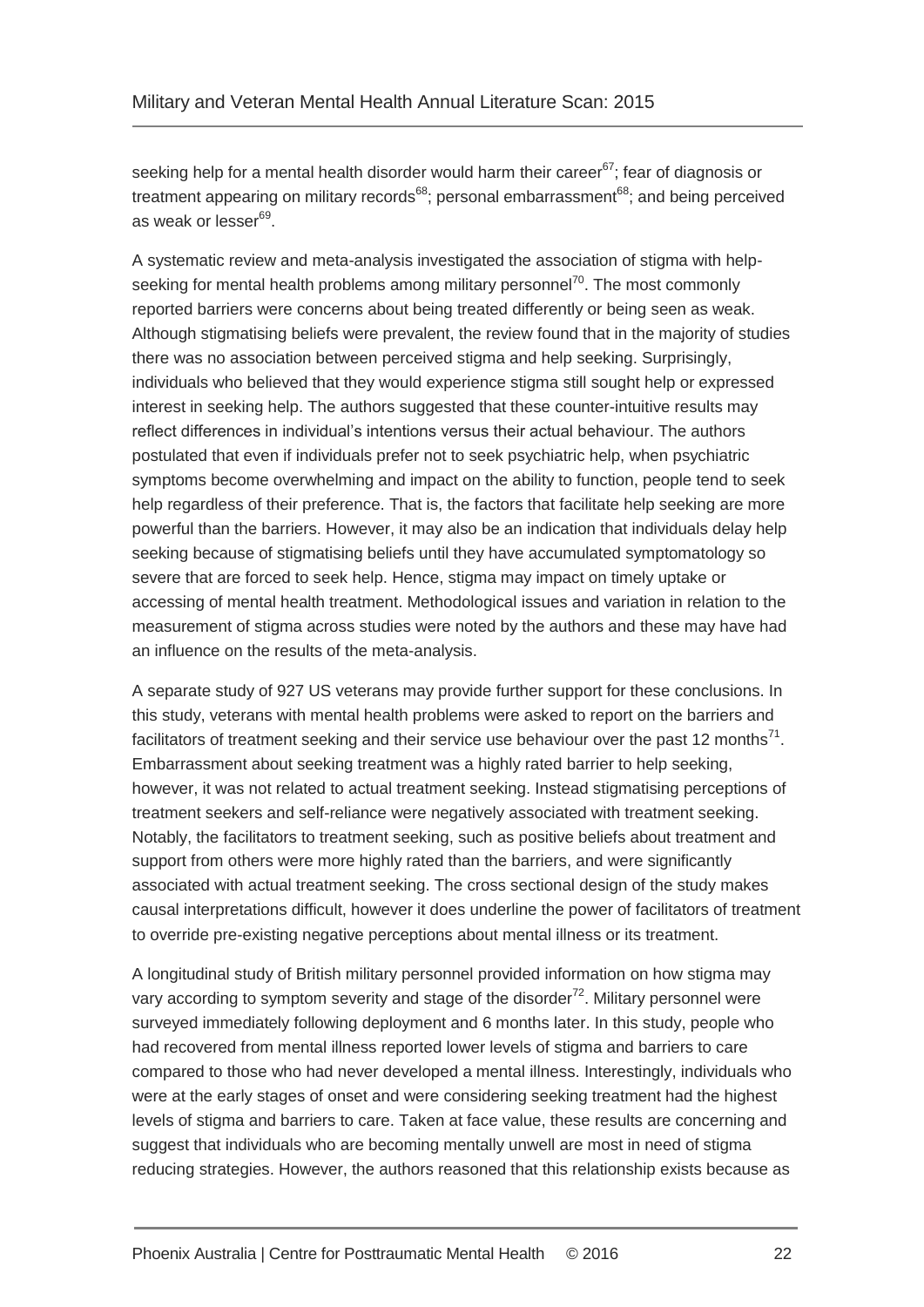people become psychologically unwell they begin to think more seriously about possible adverse consequences of seeking help. Whilst this provides interesting information about stigma through the cycle of a disorder, the authors noted that the study used self-report data, which is not as robust an assessment of mental illness as a structured clinical interview. In a related cross sectional study of US soldiers, those who screened positive for psychiatric disorders reported a higher level of stigma perceptions<sup>[73](#page-35-5)</sup>. In addition, stigmatising perceptions of other soldiers who sought treatment was negatively associated with treatment seeking and self-stigma was related to treatment dropout.

Concerns about how sensitive health information will be handled may prevent disclosure of mental health issues. In a study of 160 treated and 119 untreated US veterans with PTSD, there was a high prevalence of stigma, however privacy concerns was the only barrier associated with service underutilisation $74$ . A related study of 789 US National guard personnel found that a higher proportion of individuals endorsed current suicidal thoughts when they were assured that the information would not be reported to onsite military mental health professionals (6% vs  $9.4\%$ )<sup>[75](#page-35-7)</sup>. These studies suggest that processes that reinforce privacy may help to increase use of mental health services.

### **Age related differences in utilisation of mental health services**

Research suggests that utilisation of mental health services may differ by age; in particular, there appears to be a tendency for older people to have lower levels of psychiatric service use.

A study of US veterans revealed that age was the greatest predictor of utilisation of mental health services, with younger adults (aged between 18 and 35) being three times more likely to use mental health services compared to older adults<sup>[76](#page-35-8)</sup>. The authors drew on previous research to suggest reasons why older adults had a lower rate of utilisation, these included; concern about the cost of treatment, difficulty travelling to appointments, doubt regarding treatment efficacy, stigma about mental health and poor knowledge of mental health services. A retrospective review of 2,205 US veterans aged 60 and older found that only a quarter of those who screened positive for a current psychiatric disorder were utilising mental health services<sup>[77](#page-35-9)</sup>. Those who were currently engaged in treatment were likely to be younger, be experiencing current suicidal ideation and have fewer negative beliefs about mental health care. In the full sample, current utilisation was associated with the presence and severity of psychiatric symptoms, and lower perceptions of stigma. Interestingly, the majority (72%) of veterans who were utilising treatment did not screen positive for psychiatric disorders, prompting the authors to speculate that their distress had subsided during treatment or that individuals had engaged in treatment for reasons other than treating a psychiatric disorder. Another retrospective study of US veterans aged 50 and older and recently diagnosed with PTSD indicated that Increasing age was associated with decreased likelihood of any mental health treatment<sup>[78](#page-35-10)</sup>. However, psychiatric comorbidities were associated with increasing likelihood of treatment beyond the effect of older age. Among those who received treatment, older age was associated with fewer psychotherapy visits and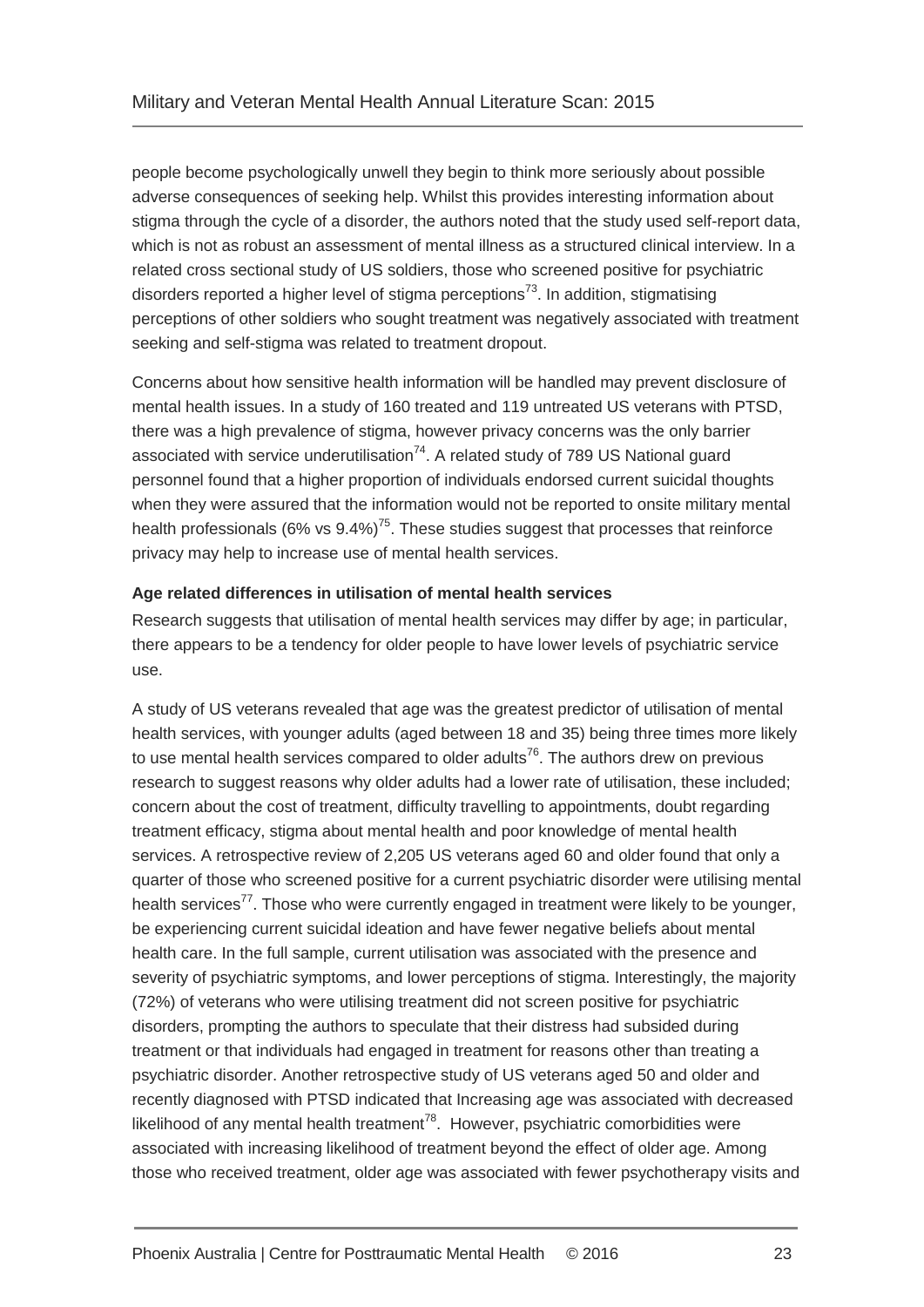longer waiting times. The authors did not have a clear explanation for these associations, however they suggested that it could be related to restricted mobility or other logistical barriers. These studies emphasised the need for mental health outreach in this population so that they have access to effective treatment.

Encouragingly, a study of US veterans aged 65 and older indicated that between 2005 and 2013 their utilisation of mental health services had increased<sup>[79](#page-35-11)</sup>. The authors suggested reasons for this may be related to an increase in screening for psychiatric symptoms and integration of mental health services into primary care settings. The authors also noted that the sample used in the study were treatment seeking, so the increased utilisation probably reflects changes in external factors such as access and availability and not internal factors such as stigma or negative beliefs about treatment.

### **Gender related differences for utilisation of health services**

In the 2015 literature there were a number of studies specifically examining female veteran's utilisation of mental health services, and the associated factors.

A one year study of female US veterans who had a diagnosis of PTSD and commenced mental health care found that less than half completed minimally adequate care<sup>[80](#page-35-12)</sup>. Minimally adequate care was defined as nine or more mental health visits, or 12 consecutive weeks of medication use. The authors found that certain factors were associated with attrition, including: having no other mental health comorbidities; lower symptom severity; lower use of general VA care; and higher emotional numbing. This indicated that feeling distressed and being functionally impaired was a strong facilitator of treatment seeking. Another study of 6,287 US female veterans found that approximately half of those surveyed perceived a need for mental health care<sup>[81](#page-35-13)</sup>. Encouragingly, 84% of those who were in need of care accessed care, which was a better rate compared to the general US population (50-60%). However, only half of those who used VA mental health services reported that it met their needs very well or completely. Those whose needs were not met tended to be younger and non-white and 1 in 5 stated that they felt uncomfortable at treatment services because of their gender. Another cross sectional study of female US veterans found that the majority of veterans who experienced a sexual assault had engaged in mental health counselling in the past 12 months, however only a minority received care immediately after the incident $^{82}$  $^{82}$  $^{82}$ . The authors suggested that this may be related to a number of factors including, logistical barriers, stigma and the time that it takes for an individual to recognise an incident as sexual trauma. Whilst these studies provide some information about how women access mental health care, they were conducted exclusively in US veteran mental health services, so it is unclear whether the same issues or barriers exist within Australian services.

### **Access and funding**

Some recent studies have examined how increasing funding to mental health services impacts on the service utilisation and outcomes for veterans and military personnel.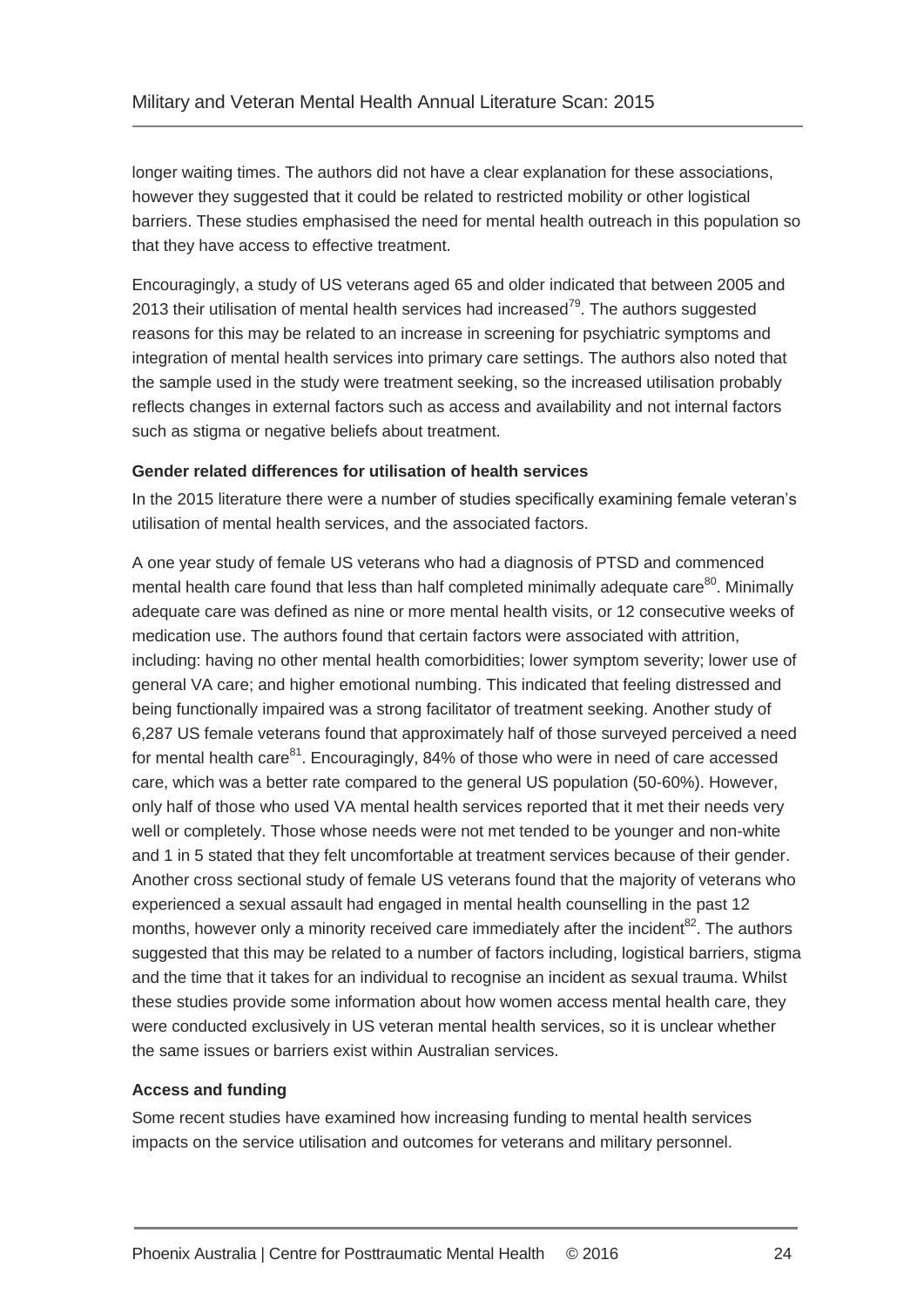To examine how changes to a mental health service impacted on service utilisation, a Canadian study conducted secondary analysis of medical records of veterans who deployed between 2001 and 2008<sup>[66](#page-34-13)</sup>. Analysis found that longer delays in mental health care were associated with poorer outcomes. They also found that individuals who had been treated more recently had experienced better outcomes. The authors suggested that this was related to the investment that the Canadian armed forces had made in mental health services over the past 15 years including increasing the number of providers, integrating mental health assessment and treatment into standard care and providing training about resilience and mental health.

An examination of the funding of substance use treatment revealed that as funding increased, so did access to and intensity of care $^{83}$  $^{83}$  $^{83}$ . The study examined funding data from the US Veteran Health Administration against patient records, and so the evidence was correlational. Still, these findings are promising in terms of providing solutions to underutilisation, particularly in light of evidence that suggests that soldiers with substance use disorders access treatment at lower rates compared to individuals with anxiety or mood disorders<sup>[84](#page-35-16)</sup>. Logistical causes of underutilisation may also be amenable to funding and resource based solutions. A study of VA databases comparing the utilisation of psychotherapy in rural vs urban US veterans found that between 2007 and 2010 utilisation for both groups had increased, and the gap between urban and rural utilisation was shrinking<sup>[85](#page-36-0)</sup>. The authors suggested this was related to specific efforts to engage rural veterans, such as increasing the amount of rural mental health clinics and increasing the resources of these clinics as well as increasing telehealth services. Although the above mentioned studies suggest a relationship between enriched mental health services and better mental health outcomes, it is important to note some limitations of the research. These studies were not longitudinal and so they did not provide evidence of causal relationships. In addition, the studies drew on secondary data from military health care administrative databases, so if veterans sought help outside those systems it would not have been captured within the data. Finally, as the research was US based, and related to a health service and funding model that is different to Australian veteran services it may be of limited relevance. Nonetheless, the research does indicate that investing in mental health services leads to increased utilisation.

### <span id="page-27-0"></span>6. Digital technologies in the prevention and treatment of mental health disorders

Digital technology has a growing role in the treatment and prevention of mental health disorders. It has the capacity to deliver mental health care via the internet to psychiatric populations who are otherwise unable to access treatment<sup>[86](#page-36-1)</sup>. In addition, technology has the capacity to present established treatment techniques in innovative ways, for example using virtual reality to conduct exposure therapy<sup>[87](#page-36-2)</sup>. There were some noteworthy articles in 2015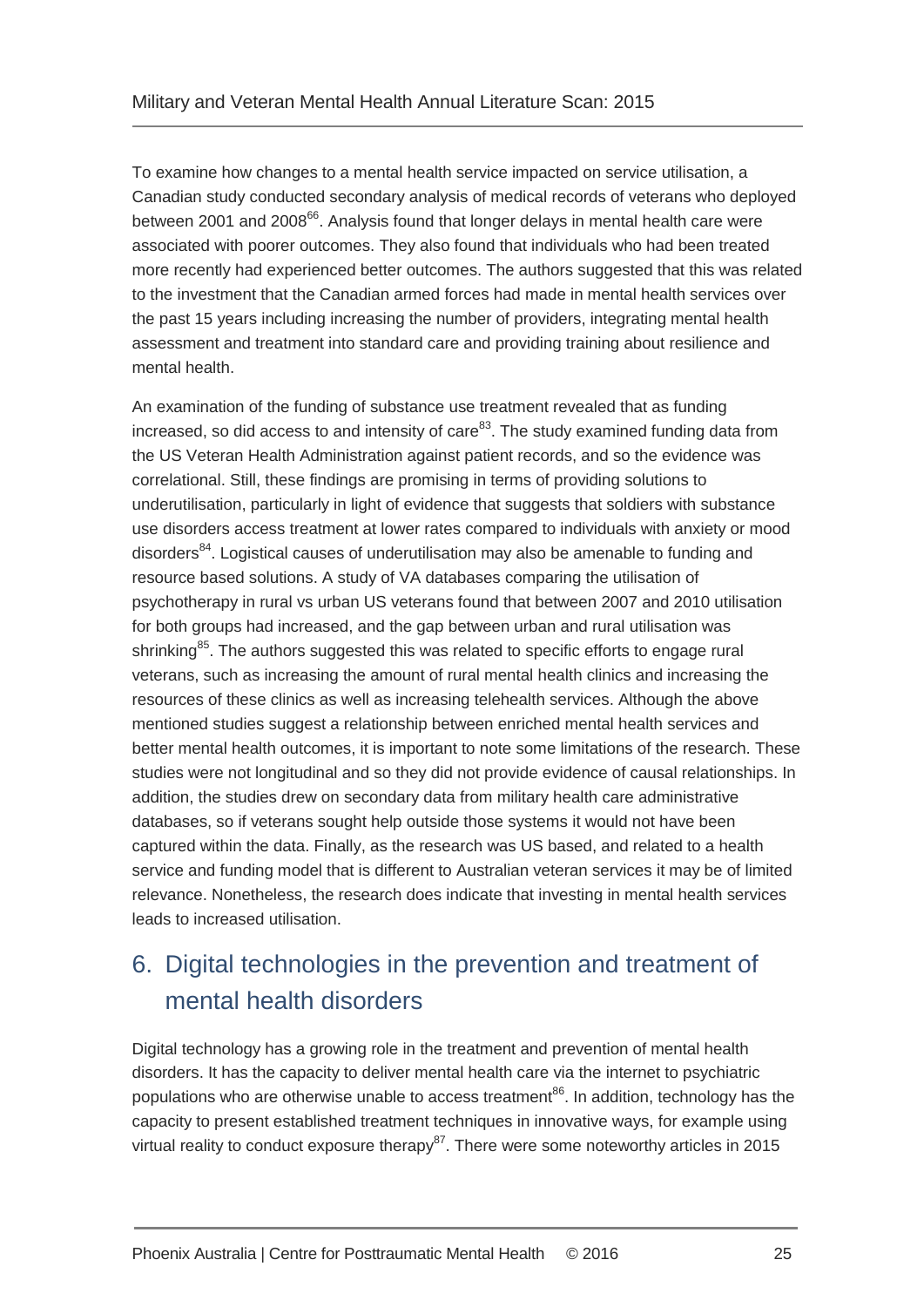which reported on advances in the use of technology to treat and prevent mental health issues.

### **Computerised tools**

There were a number of interesting studies in 2015 which described the use of computer software to treat and prevent PTSD. Researchers adapted known treatments for the disorder to come up with novel ways to approach treatment using simple computer-based games.

A well conducted study used computerised tools to reduce the symptoms of threat vigilance and avoidance in PTSD<sup>[88](#page-36-3)</sup>. Threat vigilance is common in anxiety disorders and attention bias modification tools reduced these symptoms by training an individual's attention away from threat stimuli. The authors in this study argued that PTSD attention can fluctuate between threat vigilance and threat avoidance, and reflects an issue of attentional control. A randomised controlled trial was employed where participants completed either attention bias modification tasks or attention control training. Two trials were completed separately with US and Israeli veterans across either four or eight sessions. In both trials attention control training was superior in reducing PTSD symptoms compared to attention bias modification. The authors suggested that this occurred because threat avoidance is a key diagnostic feature of PTSD, therefore a tool which trains individuals to control their attention, rather than consistently direct it away from threats would be more successful in overcoming PTSD symptomology.

There was emerging evidence of video games as a novel treatment for PTSD. Although there were no studies in the 2015 literature that comprehensively evaluated the efficacy of a video game treatment, two studies examined their usability and feasibility as a treatment method. A preliminary study of a video game aimed at treating and preventing PTSD was trialled in 14 Danish veterans<sup>[89](#page-36-4)</sup>. The game required players to go through various simulated stressful experiences while skin conductance and blood volume pulse was measured as a proxy for stress. There was no control group and the researchers did not measure a reduction in symptoms, however, they did find a correspondence between PTSD diagnosis and physiological measures of stress. The authors suggested that the game may have utility in the future for exposure therapy, stress inoculation and assessment of PTSD.

Another study described a game that was designed to prevent the development of PTSD by teaching behavioural and cognitive skills in situations that simulate real life situations<sup>[90](#page-36-5)</sup>. The study found that in a group of 60 US university students their confidence in playing video games mediated their expectancies and reactions toward the game. The authors noted that the findings had potential implications for the game as an effective prevention technique in participants who had low expectations for the treatment. That is, treatments that rely on video game type interfaces may have limited effectiveness for people who are not confident playing video games.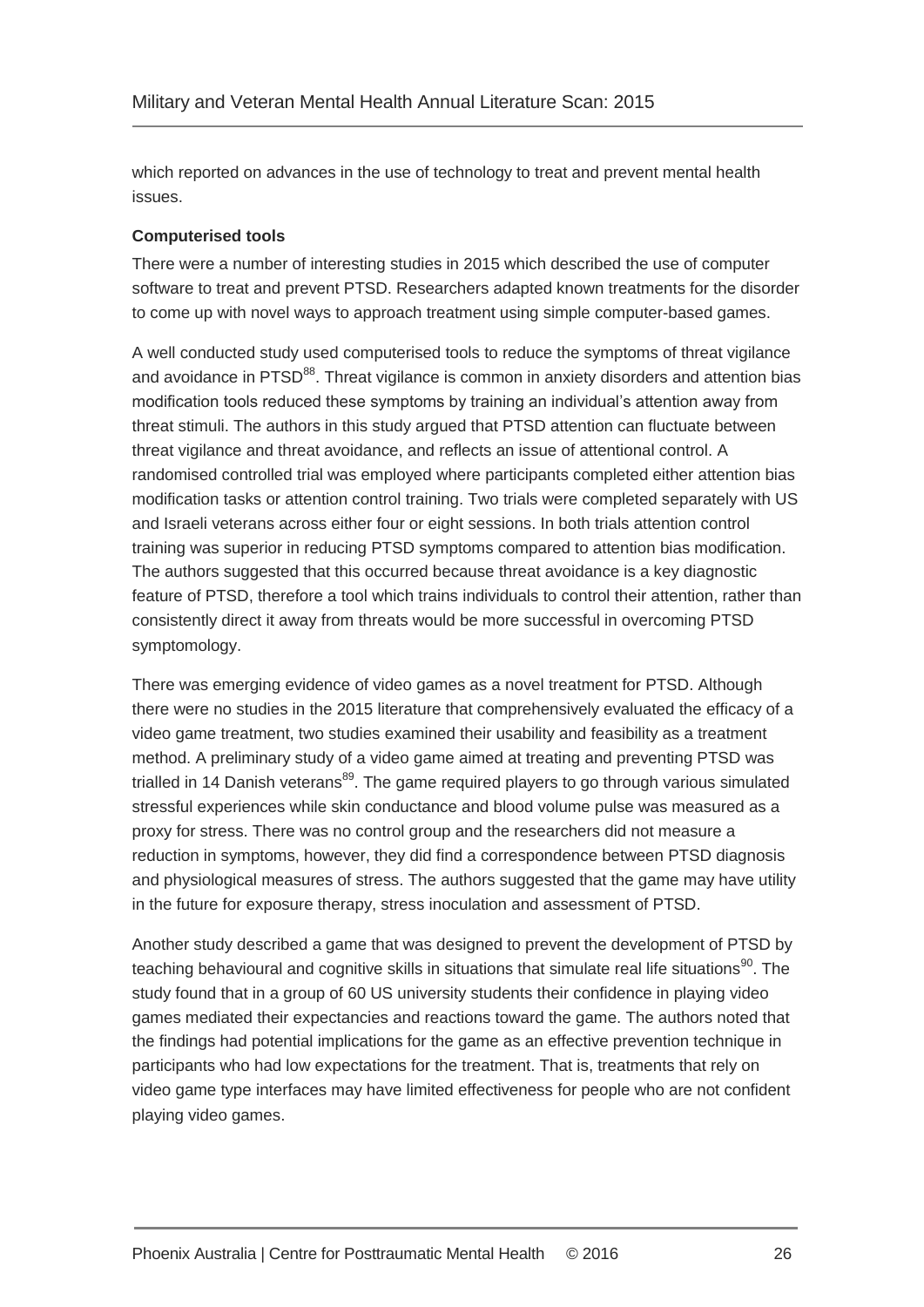### **Internet delivery of psychotherapy**

The internet is increasingly being trialled as a medium for delivering psychotherapy to individuals who would benefit from mental health treatment but cannot access face to face treatment because of geographical, financial or other constraints. The following studies detail trials of treatment for PTSD delivered via the internet.

A preliminary study investigated a CBT-based intervention for PTSD that was delivered via the internet to US veterans<sup>[91](#page-36-6)</sup>. In an uncontrolled pre-post-test design, participants completed the *Post-Traumatic Stress Workshop* from the website afterdeployment.org and had brief weekly phone calls. Of the 24 veterans who were recruited, only 8 completed all sessions and 12 completed at least 5 of the 8 sessions. The high attrition rate was cause for concern, however the authors stated it is similar to other online interventions and common in the studied population. Following treatment, 40% of completers experienced a reduction in symptoms. Although these outcomes indicated that this service may not be as acceptable or effective as standard care for PTSD, the study provided tentative evidence that it is preferable to no care for individuals who do not access face to face services.

A randomised controlled trial examined the effectiveness of an online, nurse assisted cognitive-behavioural self-management program for veterans with PTSD<sup>[92](#page-36-7)</sup>. The online intervention, DESTRESS-PC consisted of non-trauma focussed CBT and was monitored by a study nurse. The comparison group received optimised usual primary care (OUC) which consisted of low intensity primary care management and monitoring by a nurse. The online treatment was more effective than OUC in reducing PTSD symptoms, and the effect was greatest at 12 weeks and disappeared at the 18 week follow up. Whilst there was no evidence that DESTRESS-PC was superior to standard PTSD treatment, it did indicate it could be useful for patients who are unable or opposed to engaging in standard treatment. It is worth noting that refusal rate in this study was also high and 34 of 43 participants completed the course.

German researchers reported on a trial of web-based psychotherapy for Iraqi adults who had been exposed to war trauma<sup>[93](#page-36-8)</sup>. In the trial, 159 individuals were randomised to treatment group or a waiting list control group. Treatment was based on CBT for PTSD and was designed in the Netherlands, translated into Arabic and delivered by Arabic speaking psychotherapists or psychiatrists. The treatment consisted of two writing activities per week over a period of five weeks, in three treatment phases, 1) confrontation of the traumatic event, 2) cognitive restructuring and 3) social sharing. PTSD symptoms were reduced in the treatment group relative to the control group and were sustained at three month follow up. In addition, 62% of the treatment group no longer met diagnosis for PTSD compared to 2% of the control group. In this study the attrition rate at posttreatment assessment was approximately 40% for both the control and treatment group, the authors posited that this was related to issues with electricity and internet connection. Despite these difficulties, this study provided a promising method of delivering psychological assistance to individuals in areas of conflict where access to other treatments is very limited.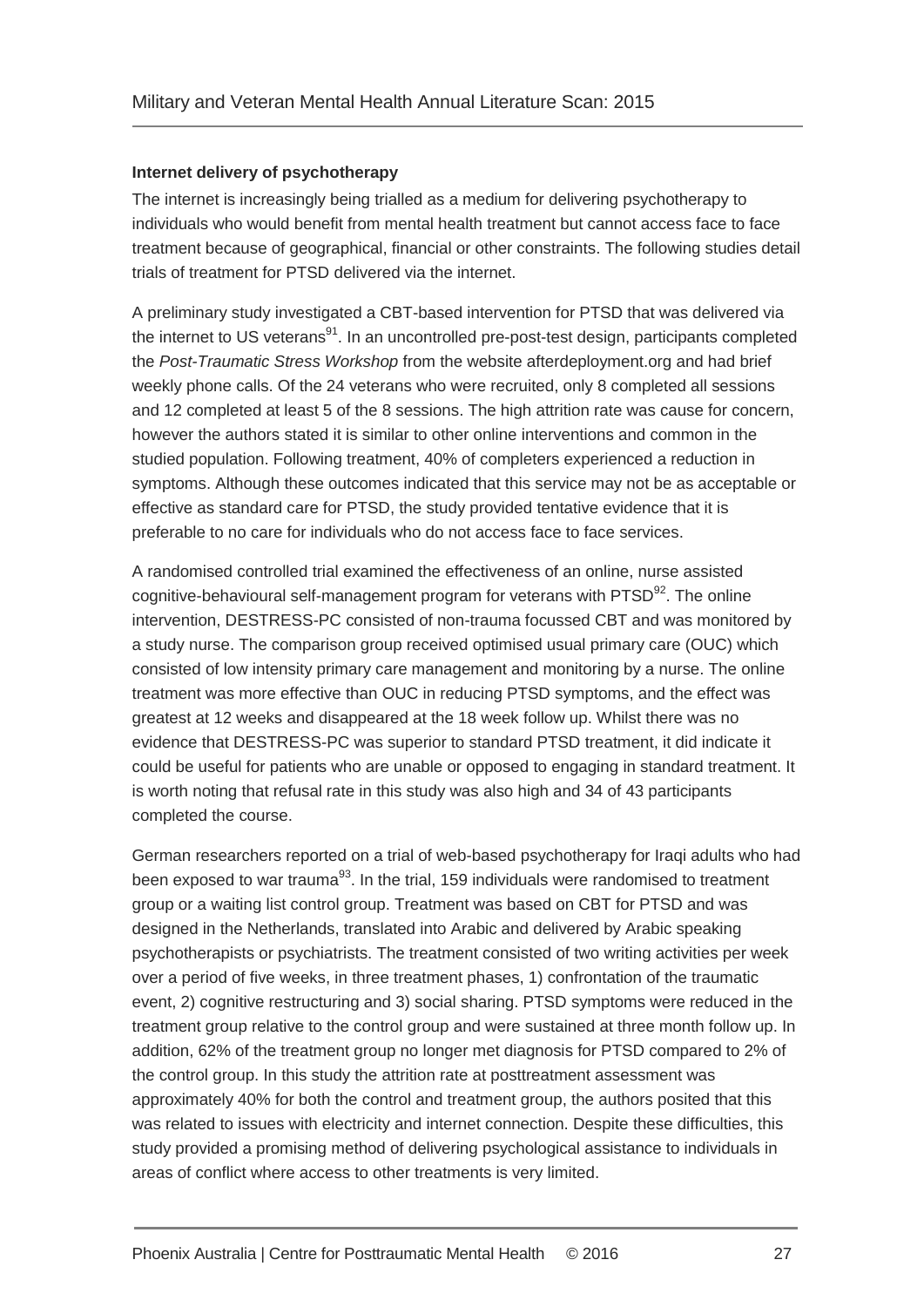An important consideration in the utility of internet based psychotherapy for veterans is how acceptable this type of treatment is for the military population. The high rate of attrition reported in these studies indicates that there are some barriers to completing treatment. Collectively, the barriers that were suggested in these studies included; technical problems such as unstable internet connections<sup>[93](#page-36-8)</sup>, lack of privacy in the home<sup>93</sup>, and a low motivation to engage in treatment, particularly in the veteran population<sup>[91,](#page-36-6)[92](#page-36-7)</sup>. A US study investigated the factors that were associated with the willingness of veterans to engage in different types of technologies for e-mental health including, video teleconferencing, internet, smartphones and social networking<sup>[94](#page-36-9)</sup>. Approximately one third of veterans with probable PTSD were interested in online interventions or social network based interventions. Interestingly, veterans who screened positive for PTSD were less likely to want to use e-mental health modalities compared to those who did not have PTSD. Fewer years of formal education was also associated with reduced willingness to use e-mental health resources, which the authors suggested may be related to a lower level of familiarity with technology. The results of this study underline that not all barriers to care are logistical and access to technology based mental health care is likely to have a unique set of barriers.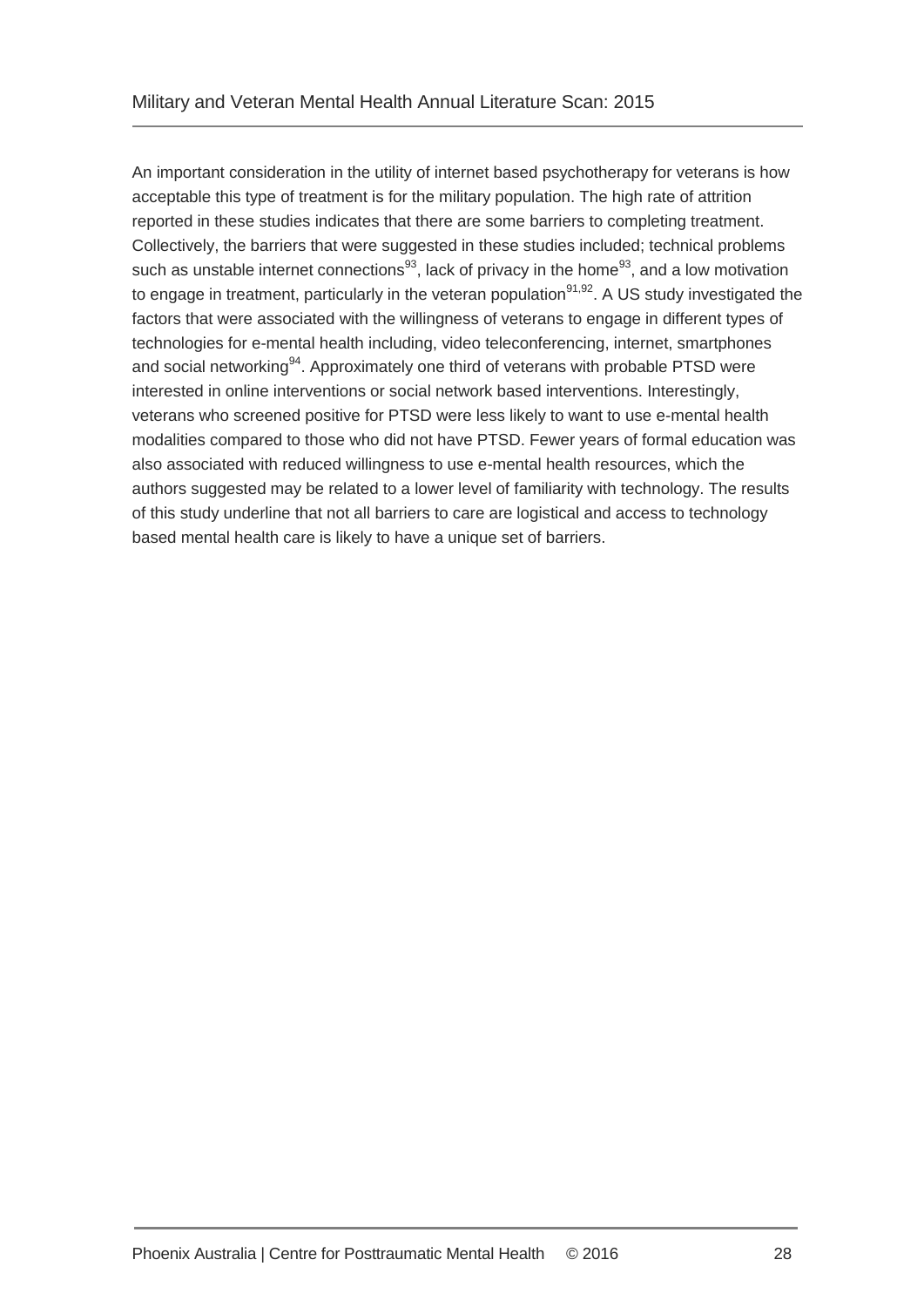## <span id="page-31-0"></span>**References**

- <span id="page-31-1"></span>**1.** Williams SG, Collen J, Orr N, Holley AB, Lettieri CJ. Sleep disorders in combatrelated PTSD. *Sleep Breath.* 2015;19(1):175-182.
- <span id="page-31-2"></span>**2.** Gilbert KS, Kark SM, Gehrman P, Bogdanova Y. Sleep disturbances, TBI and PTSD: Implications for treatment and recovery. *Clin Psychol Rev.* 2015;40:195- 212.
- <span id="page-31-3"></span>**3.** Straus LD, Drummond SP, Nappi CM, Jenkins MM, Norman SB. Sleep variability in military-related PTSD: A comparison to primary insomnia and healthy controls. *J Trauma Stress.* 2015;28(1):8-16.
- <span id="page-31-4"></span>**4.** Brownlow JA, Harb GC, Ross RJ. Treatment of sleep disturbances in posttraumatic stress disorder: A review of the literature. *Curr Psychiatry Rep.*  2015;17(6).
- <span id="page-31-5"></span>**5.** American Psychiatric Association. *Diagnostic and statistical manual of mental disorders.* 5th ed: Arlington, VA : American Psychiatric Publishing; 2013.
- <span id="page-31-6"></span>**6.** Ulmer CS, Van Voorhees E, Germain AE, Voils CI, Beckham JC. A comparison of sleep difficulties among Iraq/Afghanistan theater veterans with and without mental health diagnoses. *J Clin Sleep Med.* 2015;11(9):995-1005.
- <span id="page-31-7"></span>**7.** Trockel M, Karlin BE, Taylor CB, Brown GK, Manber R. Effects of cognitive behavioral therapy for insomnia on suicidal ideation in veterans. *Sleep.*  2015;38(2):259-265.
- <span id="page-31-8"></span>**8.** Bryan CJ, Gonzales J, Rudd MD, et al. Depression mediates the relation of insomnia severity with suicide risk in three clinical samples of U.S military personnel. *Depress Anxiety.* 2015;32(9):647-655.
- <span id="page-31-9"></span>**9.** Gehrman PR, Harb GC, Cook JM, Barilla H, Ross RJ. Sleep diaries of Vietnam War veterans with chronic PTSD: The relationships among insomnia symptoms, psychosocial stress, and nightmares. *Behav Sleep Med.* 2015;13(3):255-264.
- **10.** Lippa SM, Fonda JR, Fortier CB, et al. Deployment-related psychiatric and behavioral conditions and their association with functional disability in OEF/OIF/OND veterans. *J Trauma Stress.* 2015;28(1):25-33.
- **11.** Jenkins MM, Colvonen PJ, Norman SB, Afari N, Allard CB, Drummond SP. Prevalence and mental health correlates of insomnia in first-encounter veterans with and without military sexual trauma. *Sleep.* 2015;38(10):1547-1554.
- <span id="page-31-10"></span>**12.** Borders A, Rothman DJ, McAndrew LM. Sleep problems may mediate associations between rumination and PTSD and depressive symptoms among OIF/OEF veterans. *Psychol Trauma.* 2015;7(1):76-84.
- <span id="page-31-11"></span>**13.** Karlin BE, Trockel M, Spira AP, Taylor CB, Manber R. National evaluation of the effectiveness of cognitive behavioral therapy for insomnia among older versus younger veterans. *Int J Geriatr Psychiatry.* 2015;30(3):308-315.
- <span id="page-31-12"></span>**14.** Gupta MA, Simpson FC. Obstructive sleep apnea and psychiatric disorders: A systematic review. *J Clin Sleep Med.* 2015;11(2):165-175.
- <span id="page-31-13"></span>**15.** Colvonen PJ, Masino T, Drummond SPA, Myers US, Angkaw AC, Norman SB. Obstructive sleep apnea and posttraumatic stress disorder among OEF/OIF/OND veterans. *J Clin Sleep Med.* 2015;11(5):513-518.
- <span id="page-31-14"></span>**16.** Forbus L, Kelly UA. Screening for obstructive sleep apnea in veterans seeking treatment of posttraumatic stress disorder. *ANS Adv Nurs Sci.* 2015;38(4):298- 305.
- <span id="page-31-15"></span>**17.** Fossion P, Leys C, Vandeleur C, et al. Transgenerational transmission of trauma in families of Holocaust survivors: The consequences of extreme family functioning on resilience, sense of coherence, anxiety and depression. *J Affect Disord.* 2015;171:48-53.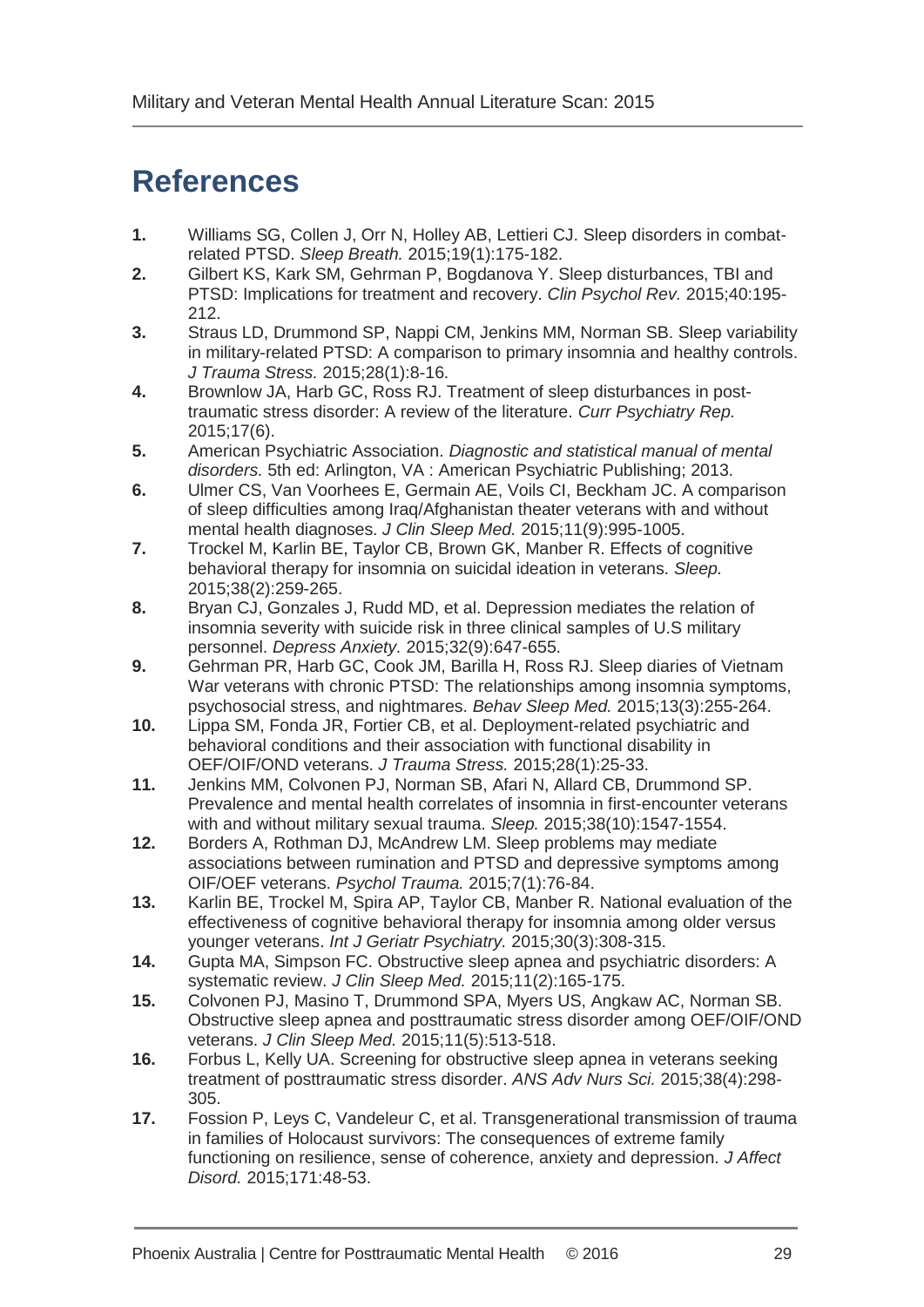- <span id="page-32-0"></span>**18.** Danieli Y, Norris FH, Lindert J, Paisner V, Engdahl B, Richter J. The Danieli inventory of multigenerational legacies of trauma, Part I: Survivors' posttrauma adaptational styles in their children's eyes. *J Psychiatr Res.* 2015;68:167-175.
- <span id="page-32-1"></span>**19.** Trautmann J, Alhusen J, Gross D. Impact of deployment on military families with young children: A systematic review. *Nurs Outlook.* 2015;63(6):656-679.
- <span id="page-32-2"></span>**20.** Landy MSH, Pukay-Martin ND, Vorstenbosch V, Torbit L, Monson CM. A pilot study of the effects of cognitive-behavioral conjoint therapy for posttraumatic stress disorder on parenting. *J Aggress Maltreat Trauma.* 2015;24(4):454-465.
- <span id="page-32-3"></span>**21.** Mogil C, Hajal N, Garcia E, et al. FOCUS for early childhood: A virtual home visiting program for military families with young children. *Contemp Fam Ther.*  2015;37(3):199-208.
- <span id="page-32-4"></span>**22.** Hisle-Gorman E, Harrington D, Nylund CM, Tercyak KP, Anthony BJ, Gorman GH. Impact of parents' wartime military deployment and injury on young children's safety and mental health. *J Am Acad Child Adolesc Psychiatry.*  2015;54(4):294-301.
- <span id="page-32-5"></span>**23.** Marsanic VB, Margetic BA, Bulic SO, et al. Non-suicidal self-injury among psychiatric outpatient adolescent offspring of Croatian posttraumatic stress disorder male war veterans: Prevalence and psychosocial correlates. *Int J Soc Psychiatry.* 2015;61(3):265-274.
- <span id="page-32-6"></span>**24.** Vukovic IS, Marsanic VB, Margetic BA, Paradzik L, Vidovic D, Flander GB. Selfreported emotional and behavioral problems, family functioning and parental bonding among psychiatric outpatient adolescent offspring of Croatian male veterans with partial PTSD. *Child Youth Care Forum.* 2015;44(5):655-669.
- <span id="page-32-7"></span>**25.** Zerach G, Aloni R. Secondary traumatization among former prisoners of wars' adult children: The mediating role of parental bonding. *Anxiety Stress Coping.*  2015;28(2):162-178.
- <span id="page-32-8"></span>**26.** Figley CR. Compassion fatigue as secondary traumatic stress disorder: An overview. In: Figley CR, ed. *Compassion fatigue: Coping with secondary traumatic stress disorder in those who treat the traumatized*. New York, NY: Brunner/Mazel; 1995:1-20.
- <span id="page-32-9"></span>**27.** Zerach G. Secondary traumatization among ex-POWs' adult children: The mediating role of differentiation of the self. *Psychol Trauma.* 2015;7(2):187-194.
- <span id="page-32-10"></span>**28.** Zannas AS, Provencal N, Binder EB. Epigenetics of posttraumatic stress disorder: Current evidence, challenges, and future directions. *Biol Psychiatry.*  2015;78(5):327-335.
- <span id="page-32-11"></span>**29.** Yehuda R, Flory JD, Bierer LM, et al. Lower methylation of glucocorticoid receptor gene promoter 1F in peripheral blood of veterans with posttraumatic stress disorder. *Biol Psychiatry.* Feb 2015;77(4):356-364.
- <span id="page-32-12"></span>**30.** Boks MP, van Mierlo HC, Rutten BP, et al. Longitudinal changes of telomere length and epigenetic age related to traumatic stress and post-traumatic stress disorder. *Psychoneuroendocrinology.* Jan 2015;51:506-512.
- <span id="page-32-13"></span>**31.** Yehuda R, Daskalakis NP, Bierer LM, et al. Holocaust exposure induced intergenerational effects on FKBP5 methylation. *Biol Psychiatry.* Aug 12 2015.
- <span id="page-32-14"></span>**32.** Bowles SV, Pollock LD, Moore M, et al. Total force fitness: The military family fitness model. *Mil Med.* 2015;180(3):246-258.
- <span id="page-32-15"></span>**33.** Lucier-Greer M, Arnold AL, Mancini JA, Ford JL, Bryant CM. Influences of cumulative risk and protective factors on the adjustment of adolescents in military families. *Fam Relat.* 2015;64(3):363-377.
- <span id="page-32-16"></span>**34.** Mancini JA, Bowen GL, O'Neal CW, Arnold AL. Relationship provisions, selfefficacy and youth well-being in military families. *J Appl Dev Psychol.*  2015;40:17-25.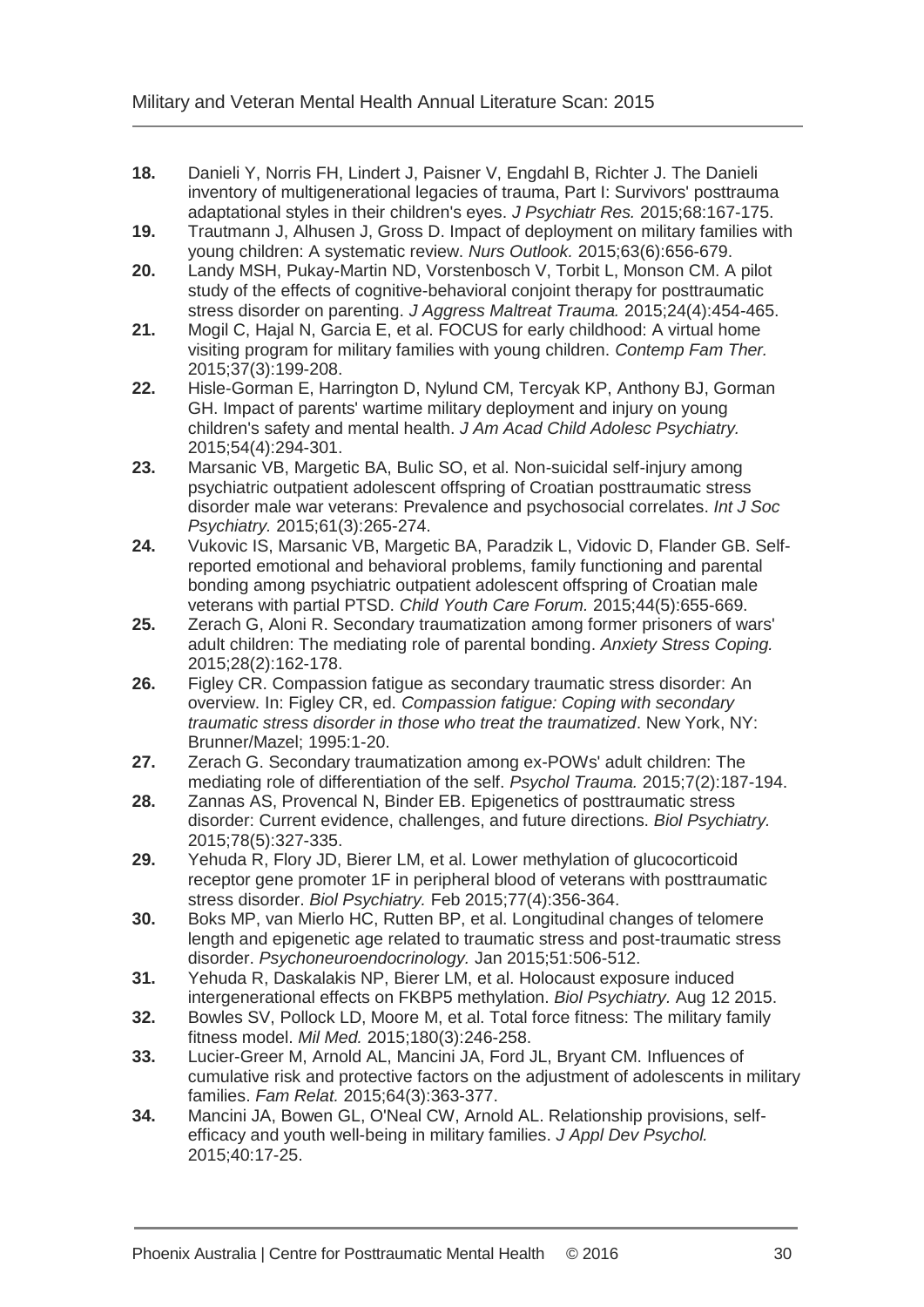- <span id="page-33-0"></span>**35.** Hayes MA, Gallagher MW, Gilbert KS, et al. Targeting relational aggression in veterans: The strength at home friends and family intervention. *J Clin Psychiatry.*  2015;76(6):e774-e778.
- <span id="page-33-1"></span>**36.** Fields AJ, Hoyt RE, Linnville SE, Moore JL. Physical activity, sleep, and Creactive protein as markers of positive health in resilient older men. *J Health Psychol.* Published online ahead of print February 10 2015.
- <span id="page-33-2"></span>**37.** Stubbs B, Vancampfort D, Rosenbaum S, et al. Challenges establishing the efficacy of exercise as an antidepressant treatment: A systematic review and meta-analysis of control group responses in exercise randomised controlled trials. *Sports Med.* Published online ahead of print December 29 2015.
- <span id="page-33-3"></span>**38.** Stonerock GL, Hoffman BM, Smith PJ, Blumenthal JA. Exercise as treatment for anxiety: Systematic review and analysis. *Ann Behav Med.* 2015;49(4):542-556.
- <span id="page-33-4"></span>**39.** Laferrier JZ, Teodorski E, Cooper RA. Investigation of the impact of sports, exercise, and recreation participation on psychosocial outcomes in a population of veterans with disabilities: A cross-sectional study. *Am J Phys Med Rehabil.*  2015;94(12):1026-1034.
- <span id="page-33-5"></span>**40.** Du WJ, Tan JP, Yi F, et al. Physical activity as a protective factor against depressive symptoms in older Chinese veterans in the community: Result from a national cross-sectional study. *Neuropsychiatric Dis Treat.* 2015;11:803-813.
- <span id="page-33-6"></span>**41.** Hoerster KD, Millstein RA, Hall KS, et al. Individual and contextual correlates of physical activity among a clinical sample of United States veterans. *Soc Sci Med.*  2015;142:100-108.
- <span id="page-33-7"></span>**42.** Crowley SK, Wilkinson LL, Wigfall LT, et al. Physical fitness and depressive symptoms during army basic combat training. *Med Sci Sports Exerc.*  2015;47(1):151-158.
- <span id="page-33-8"></span>**43.** Hall KS, Hoerster KD, Yancy WS. Post-traumatic stress disorder, physical activity, and eating behaviors. *Epidemiol Rev.* 2015;37(1):103-115.
- <span id="page-33-9"></span>**44.** Giesen ES, Deimel H, Bloch W. Clinical exercise interventions in alcohol use disorders: A systematic review. *J Subst Abuse Treat.* 2015;52:1-9.
- <span id="page-33-10"></span>**45.** Rosenbaum S, Vancampfort D, Steel Z, Newby J, Ward PB, Stubbs B. Physical activity in the treatment of post-traumatic stress disorder: A systematic review and meta-analysis. *Psychiatry Res.* 2015;230(2):130-136.
- <span id="page-33-11"></span>**46.** Rosenbaum S, Sherrington C, Tiedemann A. Exercise augmentation compared with usual care for post-traumatic stress disorder: A randomized controlled trial. *Acta Psychiatr Scand.* 2015;131(5):350-359.
- <span id="page-33-12"></span>**47.** Babson KA, Heinz AJ, Ramirez G, et al. The interactive role of exercise and sleep on veteran recovery from symptoms of PSTD. *Ment Health Phys Act.*  2015;8:15-20.
- <span id="page-33-13"></span>**48.** Johnston JM, Minami T, Greenwald D, Li C, Reinhardt K, Khalsa SBS. Yoga for military service personnel with PTSD: A single arm study. *Psychol Trauma.*  2015;7(6):555-562.
- <span id="page-33-14"></span>**49.** Law M. Participation in the occupations of everyday life. *Am J Occup Ther.*  2002;56(6):640-649.
- <span id="page-33-15"></span>**50.** Araten-Bergman T, Tal-Katz P, Stein MA. Psychosocial adjustment of Israeli veterans with disabilities: Does employment status matter? *Work.* 2015;50(1):59- 71.
- <span id="page-33-16"></span>**51.** Hamilton AB, Williams L, Washington DL. Military and mental health correlates of unemployment in a national sample of women veterans. *Med Care.* 2015;53(4 suppl 1):S32-S38.
- <span id="page-33-17"></span>**52.** McAllister CP, Mackey JD, Hackney KJ, Perrewe PL. From combat to khakis: An exploratory examination of job stress with veterans. *Mil Psychol.* 2015;27(2):93- 107.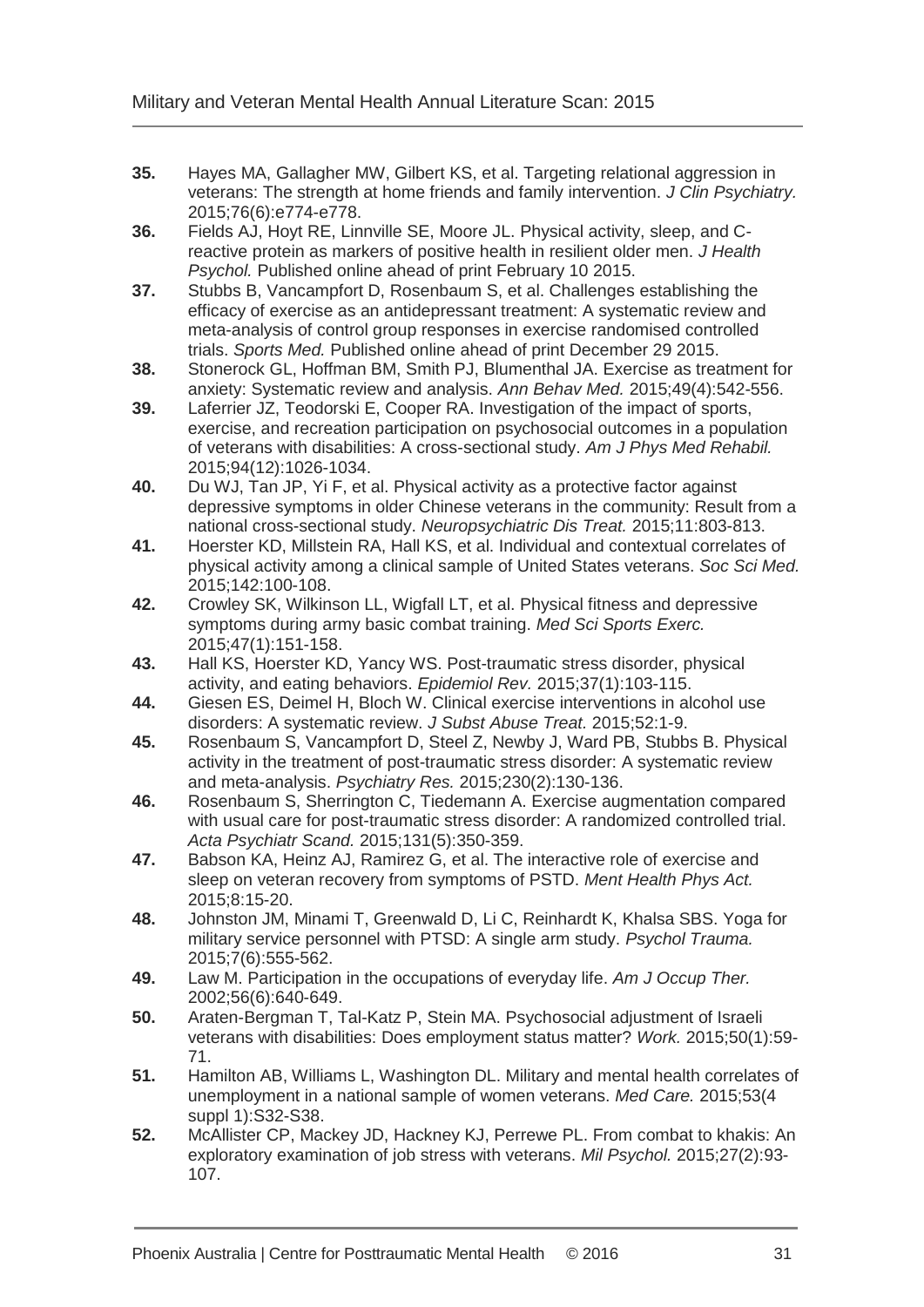- <span id="page-34-0"></span>**53.** de Vries G, Koeter MW, Nieuwenhuijsen K, Hees HL, Schene AH. Predictors of impaired work functioning in employees with major depression in remission. *J Affect Disord.* 2015;185:180-187.
- <span id="page-34-1"></span>**54.** O'Donnell ML, Grant G, Alkemade N, et al. Compensation seeking and disability after injury: The role of compensation-related stress and mental health. *J Clin Psychiatry.* 2015;76(8):e1000-e1005.
- <span id="page-34-2"></span>**55.** Carriere JS, Thibault P, Sullivan MJ. The mediating role of recovery expectancies on the relation between depression and return-to-work. *J Occup Rehabil.*  2015;25(2):348-356.
- <span id="page-34-3"></span>**56.** Riihimaki K, Vuorilehto M, Isometsa E. A 5-year prospective study of predictors for functional and work disability among primary care patients with depressive disorders. *Eur Psychiatry.* 2015;30(1):51-57.
- <span id="page-34-4"></span>**57.** Joyce S, Modini M, Christensen H, et al. Workplace interventions for common mental disorders: A systematic meta-review. *Psychol Med.* 2015;46(4):683-697.
- <span id="page-34-5"></span>**58.** Kroger C, Bode K, Wunsch E-M, Kliem S, Grocholewski A, Finger F. Workrelated treatment for major depressive disorder and incapacity to work: Preliminary findings of a controlled, matched study. *J Occup Health Psychol.*  2015;20(2):248-258.
- <span id="page-34-6"></span>**59.** Lerner D, Adler DA, Rogers WH, et al. A randomized clinical trial of a telephone depression intervention to reduce employee presenteeism and absenteeism. *Psychiatr Serv.* 2015;66(6):570-577.
- <span id="page-34-7"></span>**60.** Chen Y-L, Pan A-W, Hsiung P-C, et al. Life Adaptation Skills Training (LAST) for persons with depression: A randomized controlled study. *J Affect Disord.*  2015;185:108-114.
- <span id="page-34-8"></span>**61.** Pedersen P, Sogaard HJ, Labriola M, Nohr EA, Jensen C. Effectiveness of psychoeducation in reducing sickness absence and improving mental health in individuals at risk of having a mental disorder: A randomised controlled trial. *BMC Public Health.* 2015;15(1):1-12.
- <span id="page-34-9"></span>**62.** Clement S, Schauman O, Graham T, et al. What is the impact of mental healthrelated stigma on help-seeking? A systematic review of quantitative and qualitative studies. *Psychol Med.* 2015;45(1):11-27.
- <span id="page-34-10"></span>**63.** Ramchand R, Rudavsky R, Grant S, Tanielian T, Jaycox L. Prevalence of, risk factors for, and consequences of posttraumatic stress disorder and other mental health problems in military populations deployed to Iraq and Afghanistan. *Curr Psychiatry Rep.* 2015;17(5):37.
- <span id="page-34-11"></span>**64.** McGuire A, Dobson A, Mewton L, Varker T, Forbes D, Wade D. Mental health service use: Comparing people who served in the military or received Veterans' Affairs benefits and the general population. *Aust N Z J Public Health.*  2015;39(6):524-529.
- <span id="page-34-12"></span>**65.** Fox AB, Meyer EC, Vogt D. Attitudes about the VA health-care setting, mental illness, and mental health treatment and their relationship with VA mental health service use among female and male OEF/OIF veterans. *Psychol Serv.*  2015;12(1):49-58.
- <span id="page-34-13"></span>**66.** Boulos D, Zamorski MA. Do shorter delays to care and mental health system renewal translate into better occupational outcome after mental disorder diagnosis in a cohort of Canadian military personnel who returned from an Afghanistan deployment? *Bmj Open.* 2015;5(12).
- <span id="page-34-14"></span>**67.** Mengeling MA, Booth BM, Torner JC, Sadler AG. Post-sexual assault health care utilization among OEF/OIF servicewomen. *Med Care.* 2015;53(4 suppl 1):S136- 142.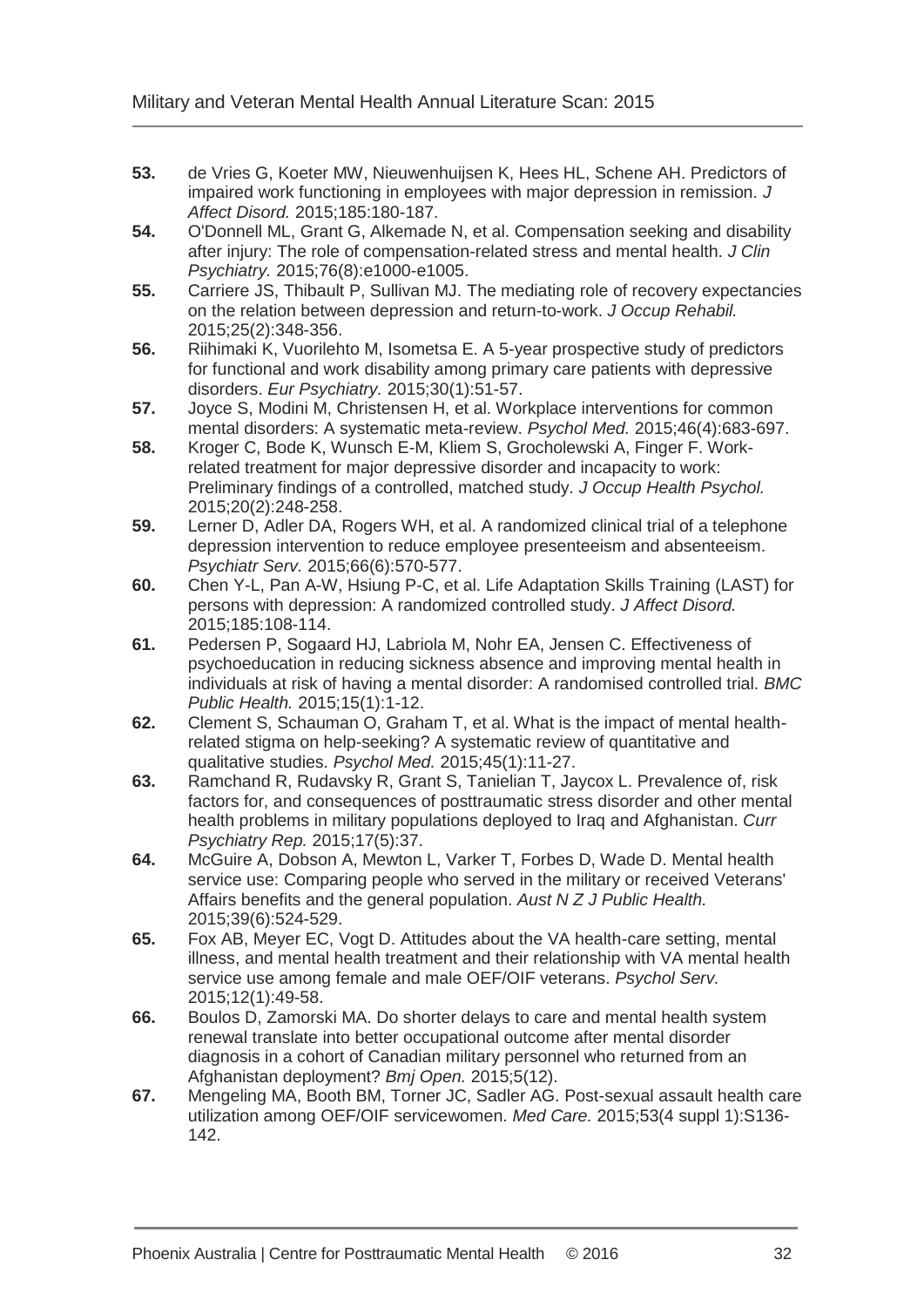- <span id="page-35-0"></span>**68.** Bonar EE, Bohnert KM, Walters HM, Ganoczy D, Valenstein M. Student and nonstudent national guard service members/veterans and their use of services for mental health symptoms. *J Am Coll Health.* 2015;63(7):437-446.
- <span id="page-35-1"></span>**69.** Tsai J, Mota NP, Pietrzak RH. U.S. female veterans who do and do not rely on VA Health Care: Needs and barriers to mental health treatment. *Psychiatr Serv.*  2015;66(11):1200-1206.
- <span id="page-35-2"></span>**70.** Sharp ML, Fear NT, Rona RJ, et al. Stigma as a barrier to seeking health care among military personnel with mental health problems. *Epidemiol Rev.*  2015;37:144-162.
- <span id="page-35-3"></span>**71.** Zinzow HM, Britt TW, Pury CLS, Jennings K, Cheung JH, Raymond MA. Barriers and facilitators of mental health treatment-seeking in US active duty soldiers with sexual assault histories. *J Trauma Stress.* 2015;28(4):289-297.
- <span id="page-35-4"></span>**72.** Jones N, Keeling M, Thandi G, Greenberg N. Stigmatisation, perceived barriers to care, help seeking and the mental health of British Military personnel. *Soc Psychiatry Psychiatr Epidemiol.* 2015;50(12):1873-1883.
- <span id="page-35-5"></span>**73.** Britt TW, Jennings KS, Cheung JH, Pury CLS, Zinzow HM. The role of different stigma perceptions in treatment seeking and dropout among active duty military personnel. *Psychiatr Rehabil J.* 2015;38(2):142-149.
- <span id="page-35-6"></span>**74.** Crawford EF, Elbogen EB, Wagner HR, et al. Surveying treatment preferences in US Iraq-Afghanistan veterans with PTSD symptoms: A step toward veterancentered care. *J Trauma Stress.* 2015;28(2):118-126.
- <span id="page-35-7"></span>**75.** Anestis MD, Green BA. The impact of varying levels of confidentiality on disclosure of suicidal thoughts in a sample of United States national guard personnel. *J Clin Psychol.* 2015;71(10):1023-1030.
- <span id="page-35-8"></span>**76.** DiNapoli EA, Cully JA, Wayde E, Sansgiry S, Yu HJ, Kunik ME. Age as a predictive factor of mental health service use among adults with depression and/or anxiety disorder receiving care through the Veterans Health Administration. *Int J Geriatr Psychiatry.* Published online ahead of print September 22 2015.
- <span id="page-35-9"></span>**77.** Blais RK, Tsai J, Southwick SM, Pietrzak RH. Barriers and facilitators related to mental health care use among older veterans in the United States. *Psychiatr Serv.* 2015;66(5):500-506.
- <span id="page-35-10"></span>**78.** Smith NB, Cook JM, Pietrzak R, Hoff R, Harpaz-Rotem I. Mental health treatment for older veterans newly diagnosed with PTSD: A national investigation. *Am J Geriatr Psychiatry.* Published online ahead of print March 17 2015.
- <span id="page-35-11"></span>**79.** Wiechers IR, Karel MJ, Hoff R, Karlin BE. Growing use of mental and general health care services among older veterans with mental illness. *Psychiatr Serv.*  2015;66(11):1242-1244.
- <span id="page-35-12"></span>**80.** Hebenstreit CL, Madden E, Koo KH, Maguen S. Minimally adequate mental health care and latent classes of PTSD symptoms in female Iraq and Afghanistan veterans. *Psychiatry Res.* 2015;230(1):90-95.
- <span id="page-35-13"></span>**81.** Kimerling R, Pavao J, Greene L, et al. Access to mental health care among women veterans: Is VA meeting women's needs? *Med Care.* 2015;53(4 suppl 1):S97-S104.
- <span id="page-35-14"></span>**82.** Kintzle S, Schuyler AC, Ray-Letourneau D, et al. Sexual trauma in the military: Exploring PTSD and mental health care utilization in female veterans. *Psychol Serv.* 2015;12(4):394-401.
- <span id="page-35-15"></span>**83.** Frakt AB, Trafton J, Pizer SD. Maintenance of access as demand for substance use disorder treatment grows. *J Subst Abuse Treat.* 2015;55:58-63.
- <span id="page-35-16"></span>**84.** Fink DS, Sampson L, Tamburrino MB, et al. Lifetime and 12-month use of psychiatric services among U.S. Army National Guard soldiers in Ohio. *Psychiatr Serv.* 2015;66(5):514-520.